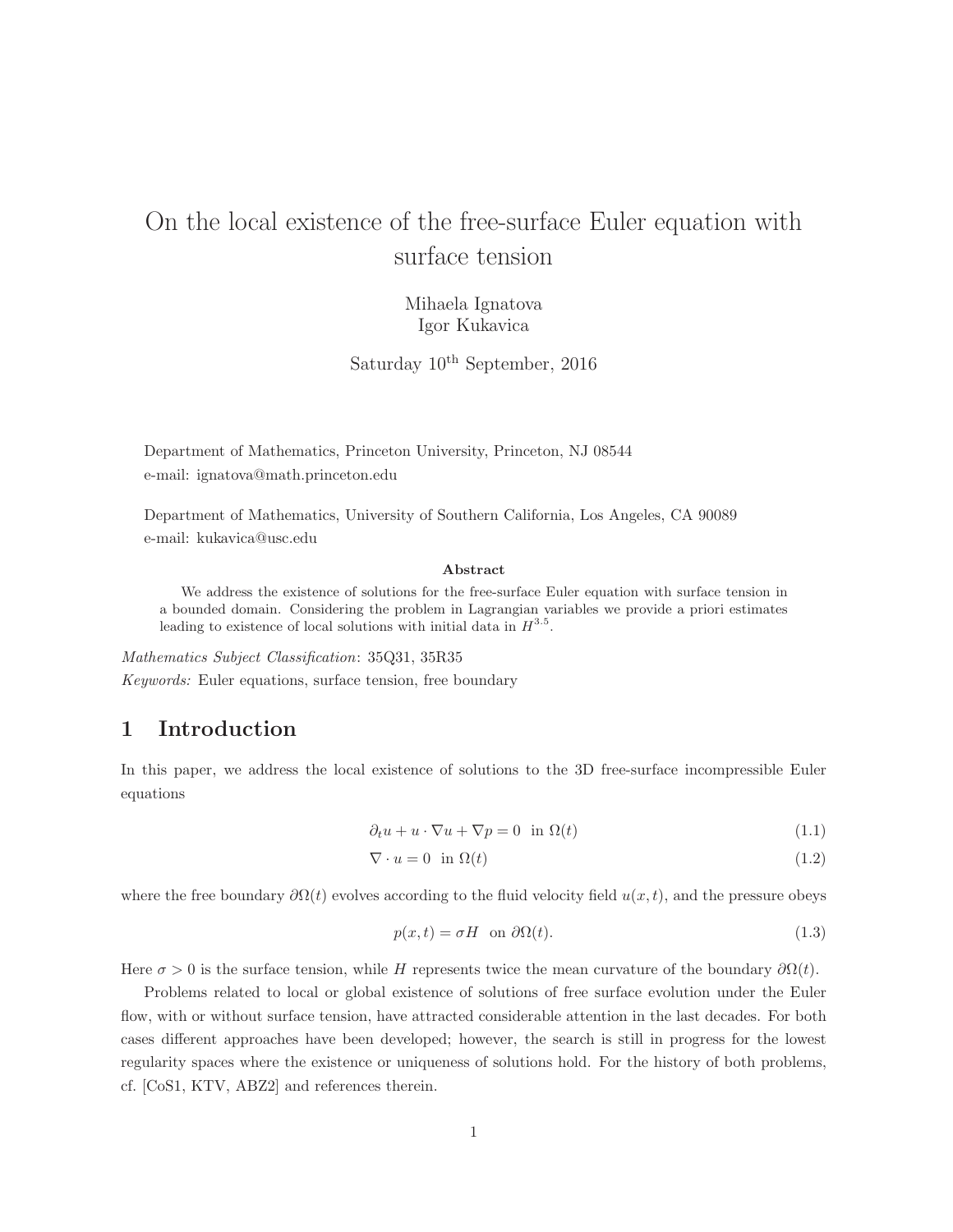While in the zero surface tension case the problem is known to be unstable, and thus the Rayleigh-Taylor stability condition has to be imposed, this is not necessary when the surface tension is nonzero since the surface tension provides a stabilizing effect close to the boundary.

We may divide the existing results of the rotational case, i.e., when the vorticity is nontrivial, into the Eulerian approach and the Lagrangian one. In the Eulerian approach, Schweitzer has obtained in [S] a local existence result with initial velocity in  $H^{4.5}$  and with a smallness assumption on the height of the interface. The primary tools in [S] are tangential and time differentiation, up to order three. In [CoS1], Coutand and Shkoller used the Lagrangian formulation to obtain the local existence with initial data in  $H^{4.5}$ . The method used by Coutand and Shkoller is, as in [S], differentiation in space and time up to three times; however, the Lagrangian approach allowed to bypass the smallness assumption on the initial surface. We would like to stress that simple integrations by parts are not by themselves sufficient to close the estimates; additional care, including a careful treatment of the vorticity and the pressure equations, is necessary to close the estimates. In addition, in [S], a harmonic change of variables was used to overcome a lack of 1/2 derivative in the estimates resulting from tangential and time differentiation.

In [SZ1] the authors employ ideas inspired by the geometrical description of Euler flows as geodesics on the infinite dimensional group of volume preserving diffeomorphisms to obtain conditional a priori energy estimates for the solutions when the initial velocity belongs to  $H^3$ . They also provide estimates which are uniform in surface tension, if additionally a Raleigh-Taylor condition is satisfied. Recently, in [DE1, DE2], using a different method, the authors established the local existence when the initial velocity belongs to  $H^{3.5+\epsilon}$  for every  $\epsilon > 0$ .

Our goal is to revisit the Lagrangian approach to the free-surface rotational Euler equations and provide a priori estimates leading to local existence in  $H^{3.5}$ , lowering the regularity requirements from [CoS1] and [S]. While the basic framework still involves time and tangential differentiation used in [CoS1, S], we introduce two improvements which allow us to lower the required regularity. The first improvement is the use of Cauchy invariance [Ca, C1, C2, FV, Lic, SZ2] recently used in the zero surface tension case in [KTV, KTVW]. The second improvement is a simple and direct treatment of the pressure, employing the Laplace problem with Neumann boundary conditions.

Before discussing the organization of the paper, we briefly recall the history of free surface Euler equation problems. Early works on the free surface Euler equations involve results on small analytic data [N, Y1, Cr]. The important work [B] considered the viscous case, employing a Lagrangian setup, subsequently used in many works on the inviscid problem. In [W1, W2] Wu obtained existence of solutions of the free surface Euler equations in 2D and 3D cases respectively, both addressing irrotational, no surface-tension cases. Positive surface tension was considered by Ambrose and Masmoudi in [AM1, AM2], who also studied the zero surface tension limit. The works [S, CoS1, SZ1] then constructed local solutions for the nonzero-surface tension Euler equations; cf. also works [KPW, PSW, PSZ, T, XZ] for the positive surface-tension Navier-Stokes system. For other works on the zero-surface tension case, see [ABZ2, AD, BHL, CCFGG, CLa, CoS2, CL, E, I, KT1, KT2, L, Li1, Li2, N, Sh, Y2, ZZ], for other works on non-zero surface tension, cf. [ABZ1, OT] while for for global existence of solutions, see [GMS, HIT, IT, IP, W3].

The paper is organized as follows. In Section 2, we introduce the Lagrangian setting of the problem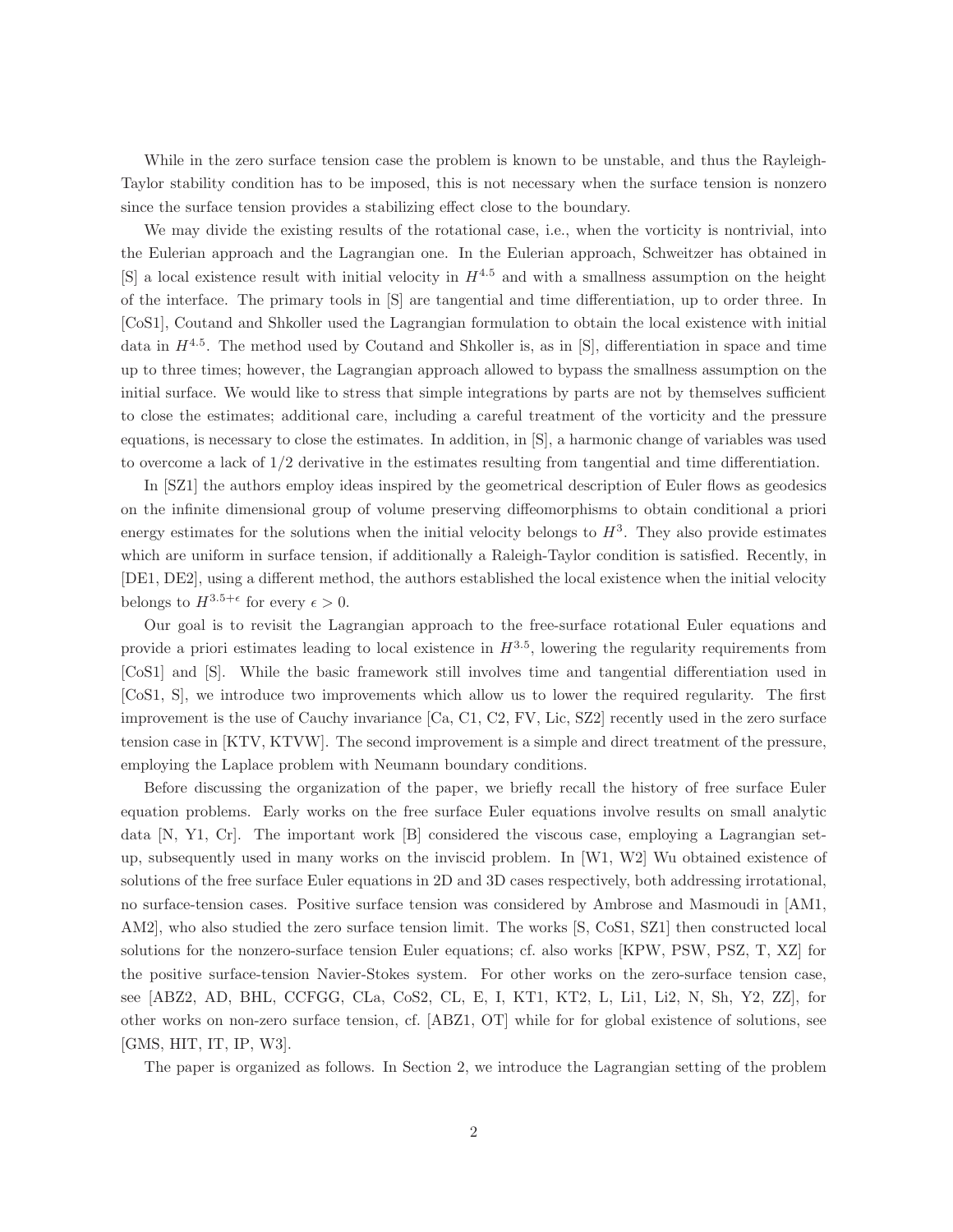and state the main result, Theorem 2.1. Section 3 contains a preliminary lemma containing a priori estimates on the Lagrangian map  $\eta$  and the cofactor matrix a. Section 4 contains the proof of the main statement. It is subdivided into four subsections containing the  $v_{tt}$ ,  $v_{tt}$ ,  $v_t$  estimates, and the div-curl estimate. In the final section, we collect all the available inequalities and apply the Gronwall lemma.

#### 2 The main result

We consider the 3D Euler equation in the Lagrangian framework over a fixed domain  $\Omega$ . Let  $\eta(\cdot,t): \Omega \to$  $\Omega(t)$  be the flow map under which the initial domain configuration  $\Omega$  evolves with time, such that  $\Omega(t) = \eta(\Omega, t)$ . For simplicity, we assume that the initial domain  $\Omega$  is flat, i.e.,

$$
\Omega = \left\{ x = (x_1, x_2, x_3) : (x_1, x_2) \in \mathbb{R}^2, 0 < x_3 < 1 \right\} \tag{2.1}
$$

with periodic boundary conditions with period 1 in the lateral directions. We denote the top of  $\Omega$ (corresponding to the free-surface) by

$$
\Gamma_1 = \mathbb{T}^2 \times \{x_3 = 1\} \tag{2.2}
$$

and the stationary bottom by

$$
\Gamma_0 = \mathbb{T}^2 \times \{x_3 = 0\}.\tag{2.3}
$$

Then the incompressible Euler equation has the form

$$
v_t^i + \partial_k(a_i^k q) = 0 \text{ in } \Omega \times (0, T), \qquad i = 1, 2, 3
$$
 (2.4)

$$
a_i^k \partial_k v^i = 0 \quad \text{in } \Omega \times (0, T), \tag{2.5}
$$

where  $v(x,t) = \eta_t(x,t) = u(\eta(x,t), t)$  and  $q(x,t) = p(\eta(x,t), t)$  denote the Lagrangian velocity and the pressure of the fluid over the initial domain  $\Omega$ . The dynamics of the Lagrangian matrix  $a(x,t)$  $[\nabla \eta(x,t)]^{-1}$  and the flow map  $\eta(x,t)$  are described by the ODEs

$$
a_t = -a : \nabla v : a \quad \text{in } \Omega \times (0, T) \tag{2.6}
$$

$$
\eta_t = v \quad \text{in} \ \Omega \times (0, T) \tag{2.7}
$$

where the symbol : denotes the matrix multiplication, with the initial conditions

$$
a(x,0) = I \tag{2.8}
$$

$$
\eta(x,0) = x \tag{2.9}
$$

in  $\Omega$ . The condition (2.6) can be written in coordinates as

$$
\partial_t a_k^i = -a_l^k \partial_j v^l a_i^j, \qquad i, k = 1, 2, 3. \tag{2.10}
$$

We assume  $v \cdot N = 0$  on  $\Gamma_0 \times (0, T)$  and

$$
a_i^k q N_k = -\Delta_2 \eta^i \quad \text{on } \Gamma_1 \times (0, T) \tag{2.11}
$$

for  $i = 1, 2, 3$ , where  $N = (N_1, N_2, N_3)$  is the unit outward normal with respect to  $\Omega$  and  $\Delta_2 = \partial_1^2 + \partial_2^2$ . Note that we have set the surface tension to be 1, for simplicity.

We now state the main result of this paper.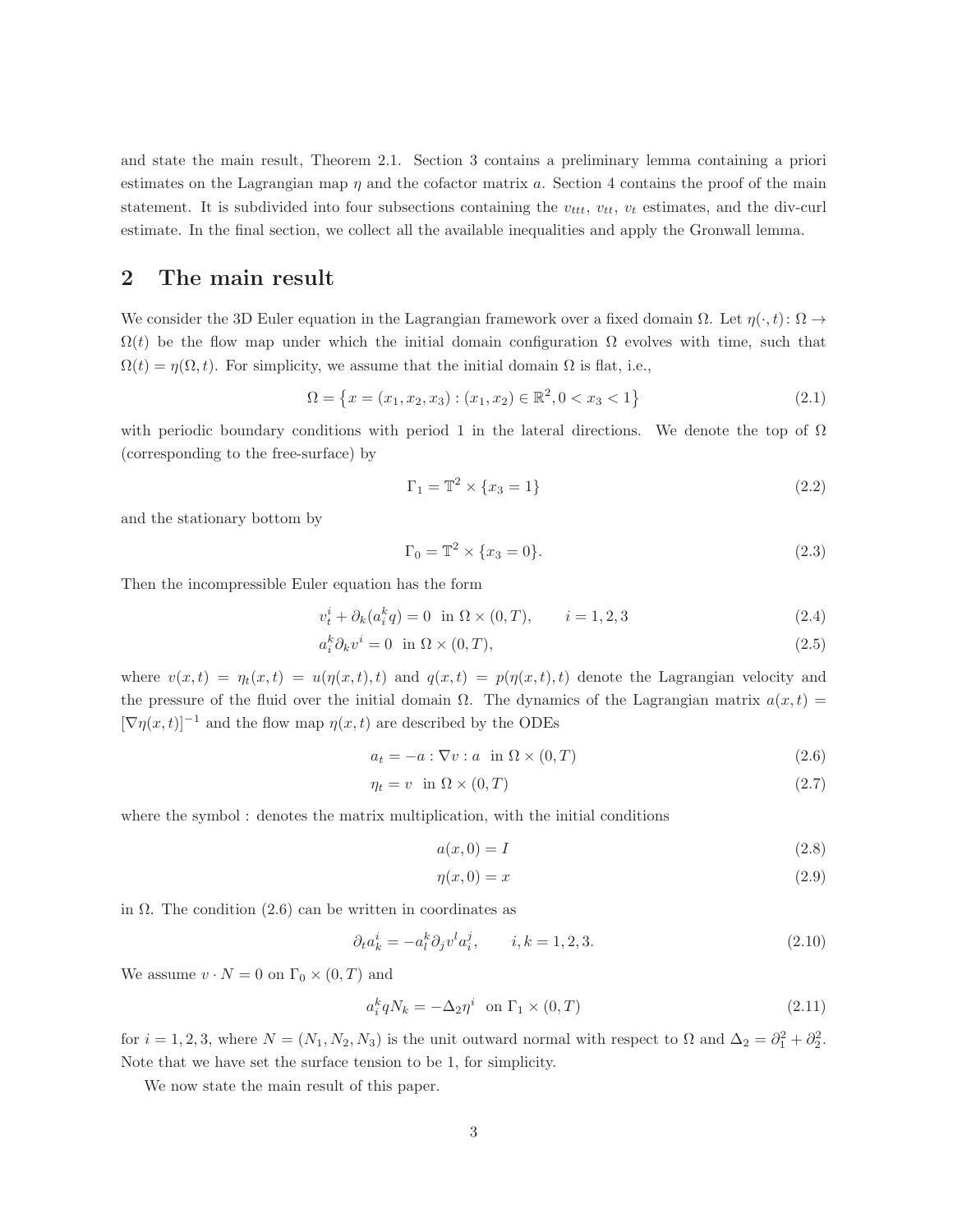**Theorem 2.1.** Assume that  $v(\cdot, t) = v_0 \in H^{3.5}(\Omega)$  is divergence-free. Then there exists a local-in-time solution  $(v, q, a, \eta)$  to  $(2.4)$ – $(2.11)$  which satisfies

$$
v \in L^{\infty}([0, T]; H^{3.5}(\Omega))
$$
  
\n
$$
v_t \in L^{\infty}([0, T]; H^{2.5}(\Omega))
$$
  
\n
$$
v_{tt} \in L^{\infty}([0, T]; H^{1.5}(\Omega))
$$
  
\n
$$
v_{ttt} \in L^{\infty}([0, T]; L^2(\Omega))
$$

with  $q \in L^{\infty}([0,T]; H^{3.5}(\Omega))$ ,  $q_t \in L^{\infty}([0,T]; H^{2.5}(\Omega))$ ,  $q_{tt} \in L^{\infty}([0,T]; H^1(\Omega))$ ,  $a \in L^{\infty}([0,T]; H^{2.5}(\Omega))$ , and  $\eta \in C([0, T]; H^{3.5}(\Omega)).$ 

### 3 Preliminary results

In this section, we give formal a priori estimates on time derivatives of the unknown functions needed in the proof of Theorem 2.1. We begin with an auxiliary result providing bounds on the flow map  $\eta$  and the matrix a.

**Lemma 3.1.** Assume that  $||v||_{L^{\infty}([0,T];H^{3.5})} \leq M$ . Let  $p \in [1,\infty]$  and  $i, j = 1, 2, 3$ . With  $T \in [0, 1/CM]$ , where  $C$  is a sufficiently large constant, the following statements hold:

(i)  $\|\eta\|_{H^{3.5}} \leq C$  for  $t \in [0, T]$ ; (ii)  $||a||_{H^{2.5}} \leq C$  for  $t \in [0, T]$ ; (iii)  $||a_t||_{L^p} \leq C||\nabla v||_{L^p}$  for  $t \in [0, T]$ ;  $(iv)$   $||\partial_i a_t||_{L^p} \leq C||\nabla v||_{L^{p_1}}||\partial_i a||_{L^{p_2}} + C||\nabla \partial_i v||_{L^p}$  for  $i = 1, 2, 3$  and  $t \in [0, T]$  where  $1 \leq p, p_1, p_2 \leq \infty$ are such that  $1/p = 1/p_1 + 1/p_2$ ; (v)  $\|a_t\|_{H^r} \leq \|\nabla v\|_{H^r}$ , for  $r \in [0, 2.5]$  and  $t \in [0, T]$ ;  $(vi) \|a_{tt}\|_{H^{\sigma}} \leq C \|\nabla v\|_{H^{\sigma}} \|\nabla v\|_{L^{\infty}} + C \|\nabla v_t\|_{H^{\sigma}}$  for  $\sigma \in [0, 1.5]$  and  $t \in [0, T]$  and  $\|a_{tt}\|_{H^1(\Omega)} \leq C \|\nabla v\|_{H^{5/4}}^2 + C \|v\|_{H^{3/4}}^2$  $C\|\nabla v_t\|_{H^1}$ ;  $(vii) \|a_{ttt}\|_{L^p} \leq C \|\nabla v\|_{L^p} \|\nabla v\|_{L^\infty} + C \|\nabla v_t\|_{L^p} \|\nabla v\|_{L^\infty} + C \|\nabla v_{tt}\|_{L^p}$  for  $t \in [0, T]$ ; (viii) for every  $\epsilon \in (0, 1/2]$  and all  $t \leq T^* = \min{\{\epsilon/CM^2, T\}}$ , we have

$$
\|\delta_{jk} - a_l^j a_l^k\|_{H^{2.5}}^2 \le \epsilon, \qquad j, k = 1, 2, 3 \tag{3.1}
$$

and

$$
\|\delta_{jk} - a_k^j\|_{H^{2.5}}^2 \le \epsilon, \qquad j, k = 1, 2, 3. \tag{3.2}
$$

In particular, the form  $a_l^j a_l^k \xi_j^i \xi_k^i$  satisfies the ellipticity estimate

$$
a_l^j a_l^k \xi_j^i \xi_k^i \ge \frac{1}{C} |\xi|^2, \qquad \xi \in \mathbb{R}^{n^2}
$$
\n(3.3)

for all  $t \in [0, T^*]$  and  $x \in \Omega$ , provided  $\epsilon \leq 1/C$  with C sufficiently large.

Above and in the sequel, if the domain of the norm is not specified, it is understood to be  $\Omega$ .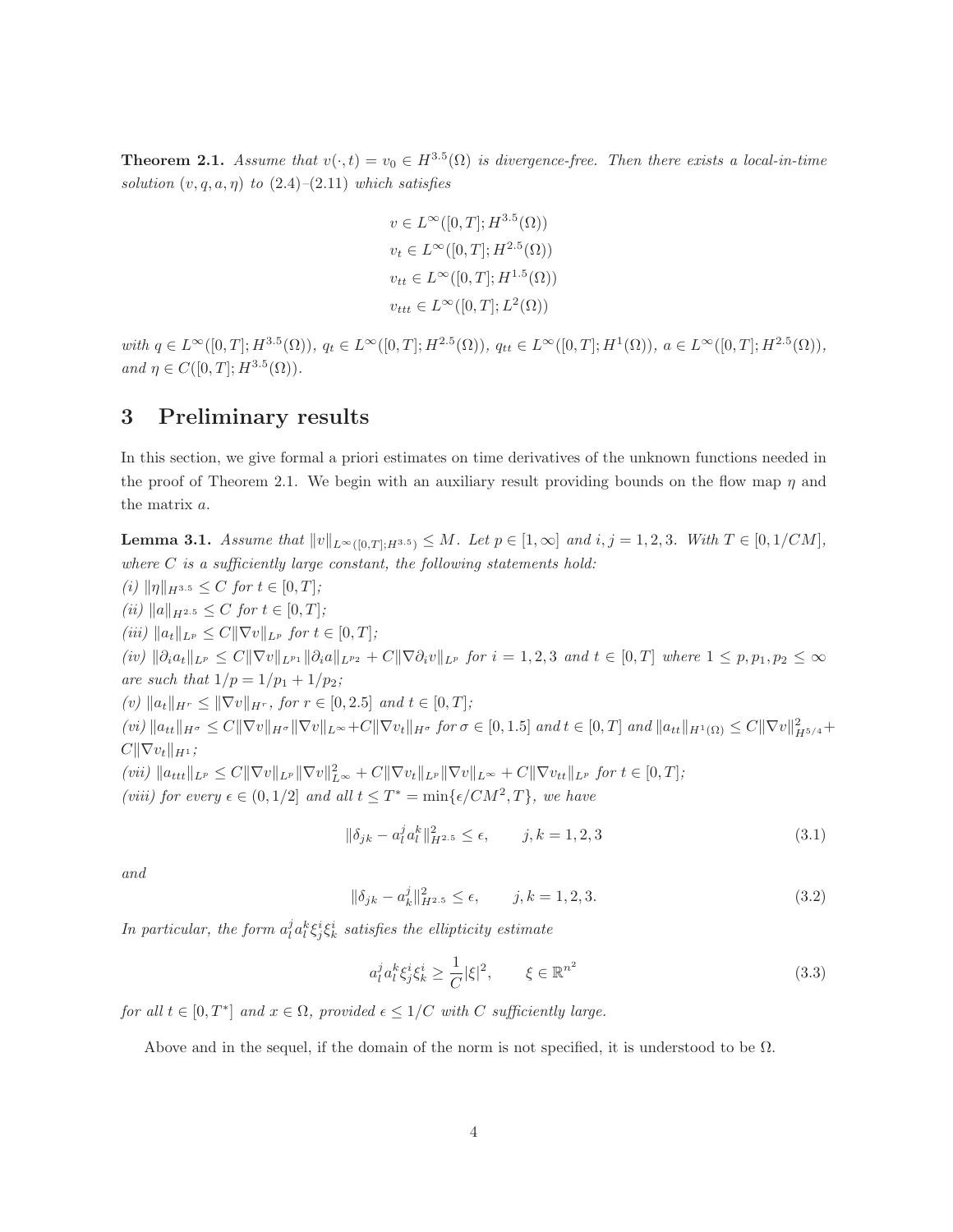*Proof of Lemma 3.1.* The assertion (i) follows immediately from  $(2.7)$ , while for (ii), we have by  $(2.6)$ 

$$
||a(t)||_{H^{2.5}} \leq C + \int_0^t ||a(s)||_{H^{2.5}}^2 ||\nabla v(s)||_{H^{2.5}} ds \tag{3.4}
$$

and (ii) is obtained by using the Gronwall lemma, provided  $T \leq 1/CM$ . Next, (2.6) implies

$$
||a_t||_{L^p} \le C||a||_{L^{\infty}} C||\nabla v||_{L^p} C||a||_{L^{\infty}} \le C||\nabla v||_{L^p}
$$
\n(3.5)

using (ii) in the last inequality. The inequality (v) is proved analogously, using the Sobolev multiplicative inequality instead of  $(3.5)$ . The estimates (iv), (vi) are proven similarly. For (viii), we write

$$
\delta_{jk} - a_l^j a_l^k = -\int_0^t \partial_t (a_l^j a_l^k) ds. \tag{3.6}
$$

where  $j, k \in \{1, 2, 3\}$ . Therefore,

$$
\|\delta_{jk} - a_l^j a_l^k\|_{H^{2.5}} \le \int_0^t \|\partial_t (a_l^j a_l^k)\|_{H^{2.5}} ds
$$
  
\n
$$
\le C \int_0^t \|a_l^j\|_{H^{2.5}} \|\partial_t a_l^k\|_{H^{2.5}} ds \le C \int_0^t \|a_t\|_{H^{2.5}} ds \le C M t.
$$
\n(3.7)

The estimate (3.1) then follows if  $CM^2T^2 \leq \epsilon$ . The other assertions in (viii) are obtained analogously.  $\Box$ 

In order to estimate the second derivative of the pressure, we need the following regularity lemma for an elliptic equation with Neumann boundary condition in a smooth (bounded) domain  $\Omega$ . Assume that  $b_{ij}$  satisfies  $||b||_{L^{\infty}} \leq M$  and that  $b_{ij}(x)\xi_i\xi_j \geq M^{-1}|\xi|^2$  for all  $x \in \Omega$  and  $\xi \in \mathbb{R}^n$ , where  $n \in \{2, 3, \ldots\}$ .

**Lemma 3.2.** [C3] Let q be an  $H^1$  solution of the

$$
\partial_i(b_{ij}\partial_j q) = \text{div}\,\pi \quad in \ \Omega \tag{3.8}
$$

$$
b_{mk}\partial_k q N^m = g \quad on \ \partial\Omega \tag{3.9}
$$

where  $\pi$ , div  $\pi \in L^2(\Omega)$  and  $g \in H^{-1/2}(\partial \Omega)$  with the compatibility condition

$$
\int_{\partial\Omega} (\pi \cdot N - g) = 0. \tag{3.10}
$$

If

$$
||b - I||_{L^{\infty}} \le \epsilon_0 \tag{3.11}
$$

where  $\epsilon_0 > 0$  is a sufficiently small constant depending on M, then we have

$$
||q - \bar{q}||_{H^1} \le C ||\pi||_{L^2} + C ||g - \pi \cdot N||_{H^{-1/2}(\partial \Omega)} \tag{3.12}
$$

where  $\bar{q} = (1/|\Omega|) \int q dx$ .

The existence of solutions of this problem under the given conditions has been established in [AGG]. However, we believe that the inequality (3.12), which does not contain the  $L^2$ -norm of div  $\pi$ , is new.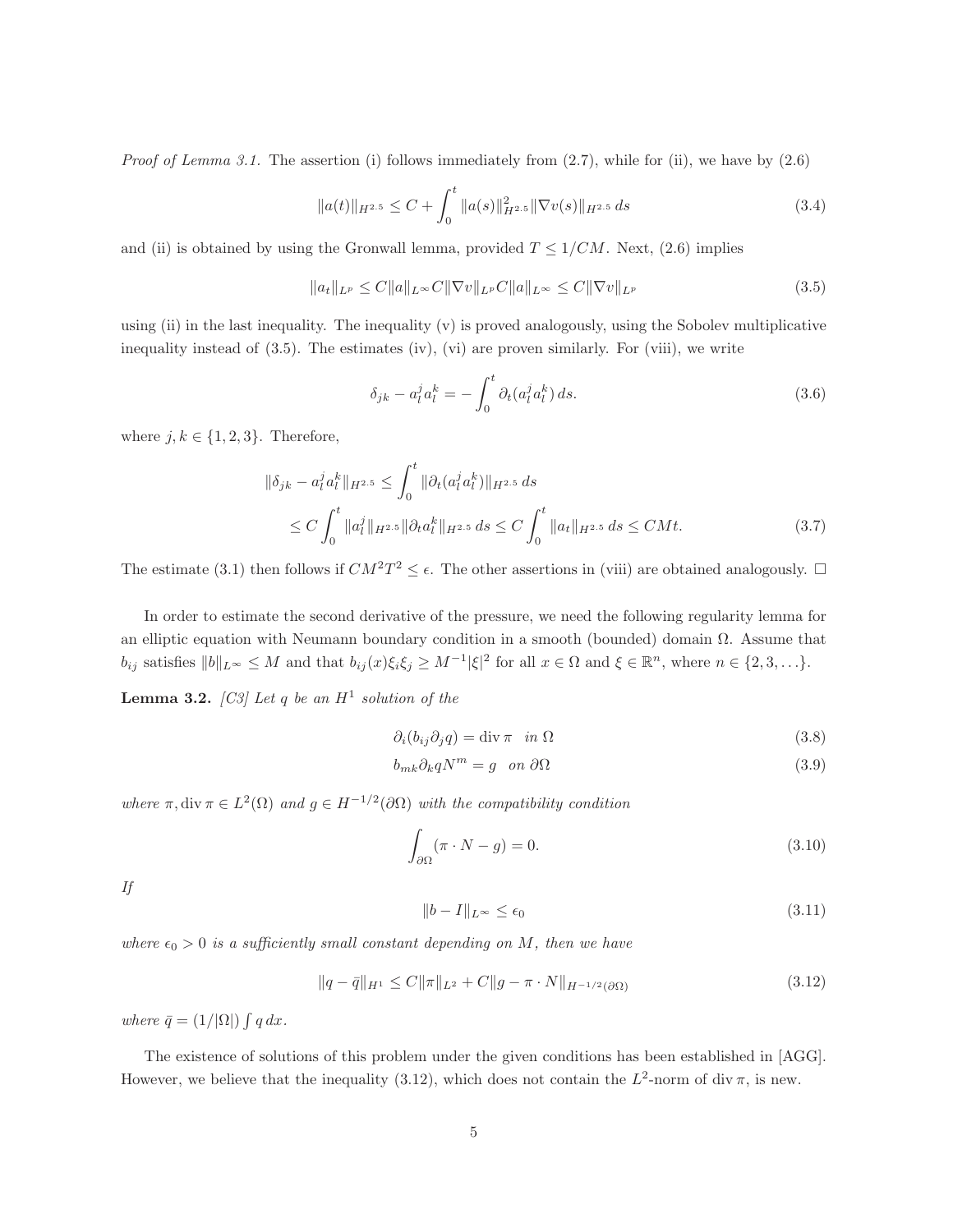*Proof of Lemma 3.2.* First, using  $(3.8)$ – $(3.9)$ , we have

$$
\int_{\Omega} b_{mk} \partial_k q \partial_m \phi = -\int_{\Omega} \phi \operatorname{div} \pi + \int_{\partial \Omega} g \phi, \qquad \phi \in H^1(\Omega)
$$
\n(3.13)

and thus

$$
\int_{\Omega} b_{mk} \partial_k q \partial_m \phi = \int_{\Omega} \pi \cdot \nabla \phi + \int_{\partial \Omega} (g - \pi \cdot N) \phi, \qquad \phi \in H^1(\Omega). \tag{3.14}
$$

Using the Cauchy-Schwarz inequality, we obtain

$$
\left| \int_{\Omega} b_{mk} \partial_k q \partial_m \phi \right| \le C \left( \| \pi \|_{L^2} + \| g - \pi \cdot N \|_{H^{-1/2}(\partial \Omega)} \right) \| \phi \|_{H^1}, \qquad \phi \in H^1(\Omega). \tag{3.15}
$$

Since also  $\int_{\Omega} |\phi||q| \leq ||\phi||_{L^2} ||q||_{L^2}$  for all  $\phi \in L^2(\Omega)$ , we get

$$
||q||_{H^1} \le C \left( ||\pi||_{L^2} + ||g - \pi \cdot N||_{H^{-1/2}(\partial \Omega)} + ||q||_{L^2} \right). \tag{3.16}
$$

Next, we aim to improve this inequality by estimating the  $L^2$ -norm of q. For this purpose, for every  $f \in L^2(\Omega)$  such that  $\int_{\Omega} f = 0$ , solve

$$
\Delta \phi_f = f \text{ in } \Omega
$$
  
\n
$$
\frac{\partial \widetilde{\phi}_f}{\partial N} = 0 \text{ on } \partial \Omega
$$
  
\n
$$
\int_{\Omega} \widetilde{\phi}_f = 0.
$$
\n(3.17)

Note that, by the energy inequality,

$$
\int_{\Omega} |\nabla \widetilde{\phi}_f|^2 \le C \|f\|_{L^2}^2.
$$
\n(3.18)

Since  $\partial \widetilde{\phi}_f / \partial N = 0$  on  $\partial \Omega$ , we have  $\int_{\Omega} q \Delta \widetilde{\phi}_f + \int_{\Omega} \nabla q \cdot \nabla \widetilde{\phi}_f = 0$  and thus

$$
\left| \int_{\Omega} q f \right| = \left| \int_{\Omega} \nabla q \cdot \nabla \widetilde{\phi}_f \right|.
$$
\n(3.19)

In order to estimate  $\int_{\Omega} \nabla q \cdot \nabla \widetilde{\phi}_f$ , we write

$$
\int_{\Omega} \partial_i q \partial_i \widetilde{\phi}_f = \int_{\Omega} b_{mk} \partial_k q \partial_m \widetilde{\phi}_f + \int_{\Omega} (\delta_{mk} - b_{mk}) \partial_k q \partial_m \widetilde{\phi}_f. \tag{3.20}
$$

Using (3.15) on the first term, we get

$$
\left| \int_{\Omega} q f \right| \leq C \left( \| \pi \|_{L^2} + \| g - \pi \cdot N \|_{H^{-1/2}(\partial \Omega)} \right) \| \nabla \widetilde{\phi}_f \|_{L^2} + C \epsilon_0 \| \nabla q \|_{L^2} \| \nabla \widetilde{\phi}_f \|_{L^2}
$$
(3.21)

whence

$$
\left| \int_{\Omega} q f \right| \le C \left( \| \pi \|_{L^2} + \| g - \pi \cdot N \|_{H^{-1/2}(\partial \Omega)} + \epsilon_0 \| \nabla q \|_{L^2} \right) \| f \|_{L^2}.
$$
\n(3.22)

Since this inequality holds for all  $f \in L^2(\Omega)$  such that  $\int_{\Omega} f = 0$ , we obtain

$$
||q - \bar{q}||_{L^2} \le C(||\pi||_{L^2} + ||g - \pi \cdot N||_{H^{-1/2}(\partial \Omega)} + \epsilon_0 ||\nabla q||_{L^2}).
$$
\n(3.23)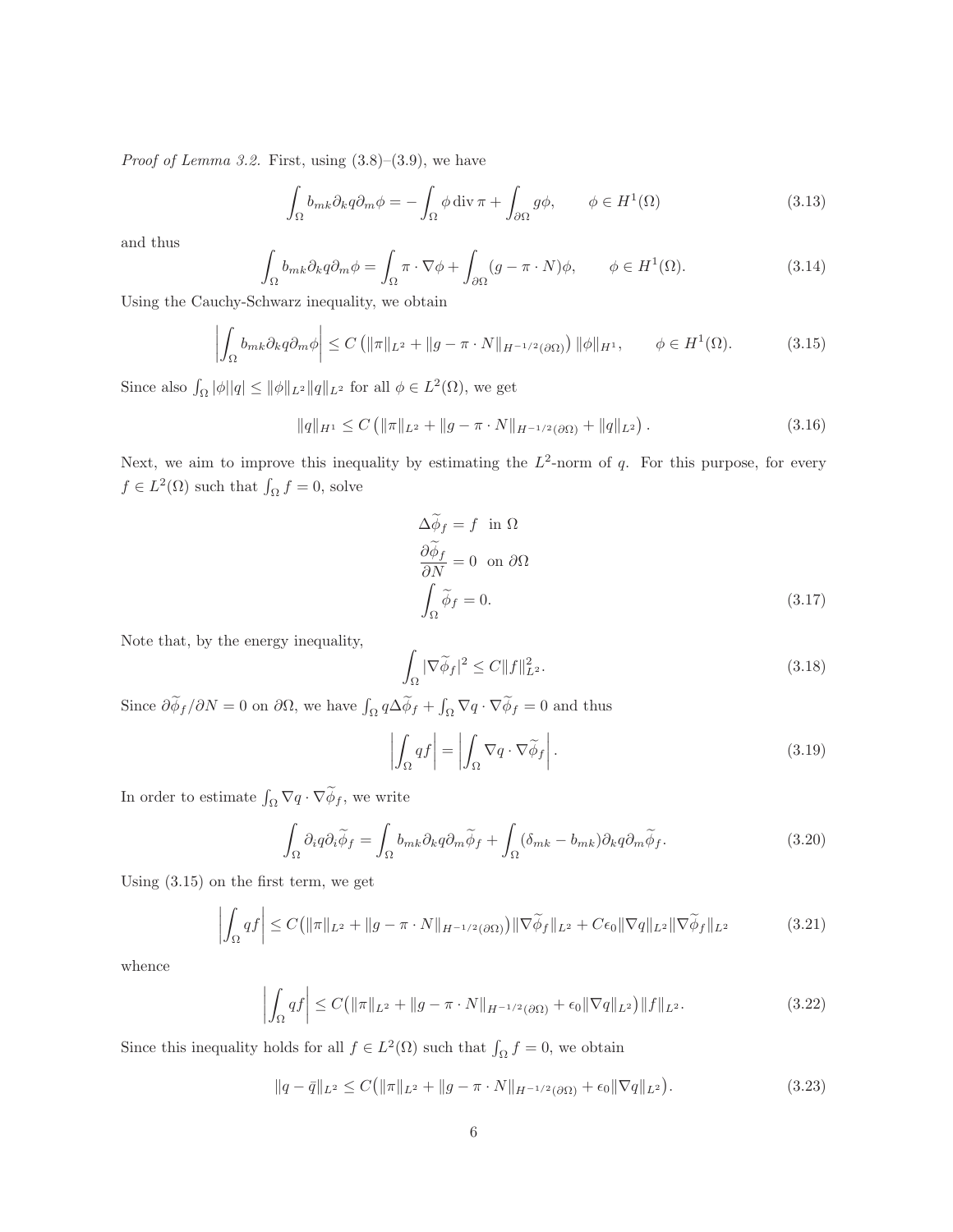On the other hand, by (3.16), we also have

$$
\|\nabla (q-\bar{q})\|_{L^2} \le C \left( \|\pi\|_{L^2} + \|g-\pi \cdot N\|_{H^{-1/2}(\partial \Omega)} + \|q-\bar{q}\|_{L^2} + \|\bar{q}\|_{L^2} \right). \tag{3.24}
$$

Combining (3.23) and (3.24) and then choosing  $\epsilon_0$  sufficiently small then leads to (3.12).

Now, let Ω be as in (2.1), and let q be as in Lemma 3.2. In order to bound  $|\bar{q}|$ , let H be a solution of the Dirichlet/Neumann problem

$$
\Delta H = 1 \text{ in } \Omega \tag{3.25}
$$

$$
H = 0 \quad \text{on } \Gamma_1 \tag{3.26}
$$

$$
\frac{\partial H}{\partial N} = 0 \quad \text{on } \Gamma_0. \tag{3.27}
$$

Using

$$
\int_{\Omega} q \Delta H + \int_{\Omega} \nabla q \cdot \nabla H = \int_{\partial \Omega} \frac{\partial H}{\partial N} q \tag{3.28}
$$

we obtain

$$
\left| \int_{\Omega} q \, dx \right| \le C \|\nabla (q - \bar{q})\|_{L^2} + C \|q\|_{L^2(\Gamma_1)} \tag{3.29}
$$

which combined with (3.12) leads to

$$
||q||_{H^1} \le C||\pi||_{L^2} + C||g - \pi \cdot N||_{H^{-1/2}(\partial \Omega)} + C||q||_{L^2(\Gamma_1)}
$$
\n(3.30)

for solutions of the problem  $(3.8)$ – $(3.9)$  under given boundedness and ellipticity conditions.

The bounds on the pressure and its derivatives are obtained by solving a linear elliptic equation with Neumann boundary conditions.

**Lemma 3.3.** Assume that  $(v, q, a, \eta)$  solves the system (2.4)–(2.11) for a given coefficient matrix  $a \in \mathbb{R}$  $H^{2.5}(\Omega)$  satisfying (i)–(viii) from Lemma 3.1, with a sufficiently small constant  $\epsilon = 1/C$ . Then the estimate

$$
||q||_{H^{3.5}} \leq C||\nabla v||_{H^{2.5}}||v||_{H^{2.5}} + C||v_t||_{H^2(\Gamma_1)} + C
$$
\n(3.31)

holds for all  $t \in (0, T)$ . Moreover, the time derivatives  $q_t$  and  $q_{tt}$  satisfy

$$
||q_t||_{H^{2.5}} \leq C||\nabla v||_{H^{1.5+\epsilon}}(||q||_{H^{2.5}} + ||v_t||_{H^{1.5}}) + C(||\nabla v||_{H^{1.5}}||\nabla v||_{L^{\infty}} + ||\nabla v_t||_{H^{1.5}})||v||_{H^{1.5+\epsilon}} + C||v_{tt}||_{H^{1}(\Gamma_1)} + C||v||_{H^{2.5}} + C||v_t||_{H^{2.5}}
$$
\n(3.32)

and

$$
||q_{tt}||_{H^1} \leq C(||v||_{H^{1.5}}||\nabla v||_{L^{\infty}} + ||v_t||_{H^{1.5}})(||q||_{H^2} + ||v_t||_{H^1})
$$
  
+  $C||\nabla v||_{L^{\infty}}(||q_t||_{H^1} + ||v_{tt}||_{L^2})$   
+  $C(||v||_{H^{1.5}}||\nabla v||_{L^{\infty}}^2 + ||v_t||_{H^{1.5}}||\nabla v||_{L^{\infty}} + ||v_{tt}||_{H^{1.5}})||v||_{H^1} + C||v_{ttt}||_{L^2}$   
+  $C||v||_{H^2}^{3/2}||v||_{H^3}^{1/2} + C||\nabla v||_{L^{\infty}}||v||_{H^2}^{3.5} + C||v_t||_{H^{2.5}}$  (3.33)

for all  $t \in (0, T)$ , where  $T \leq 1/CM$  for a sufficiently large constant C.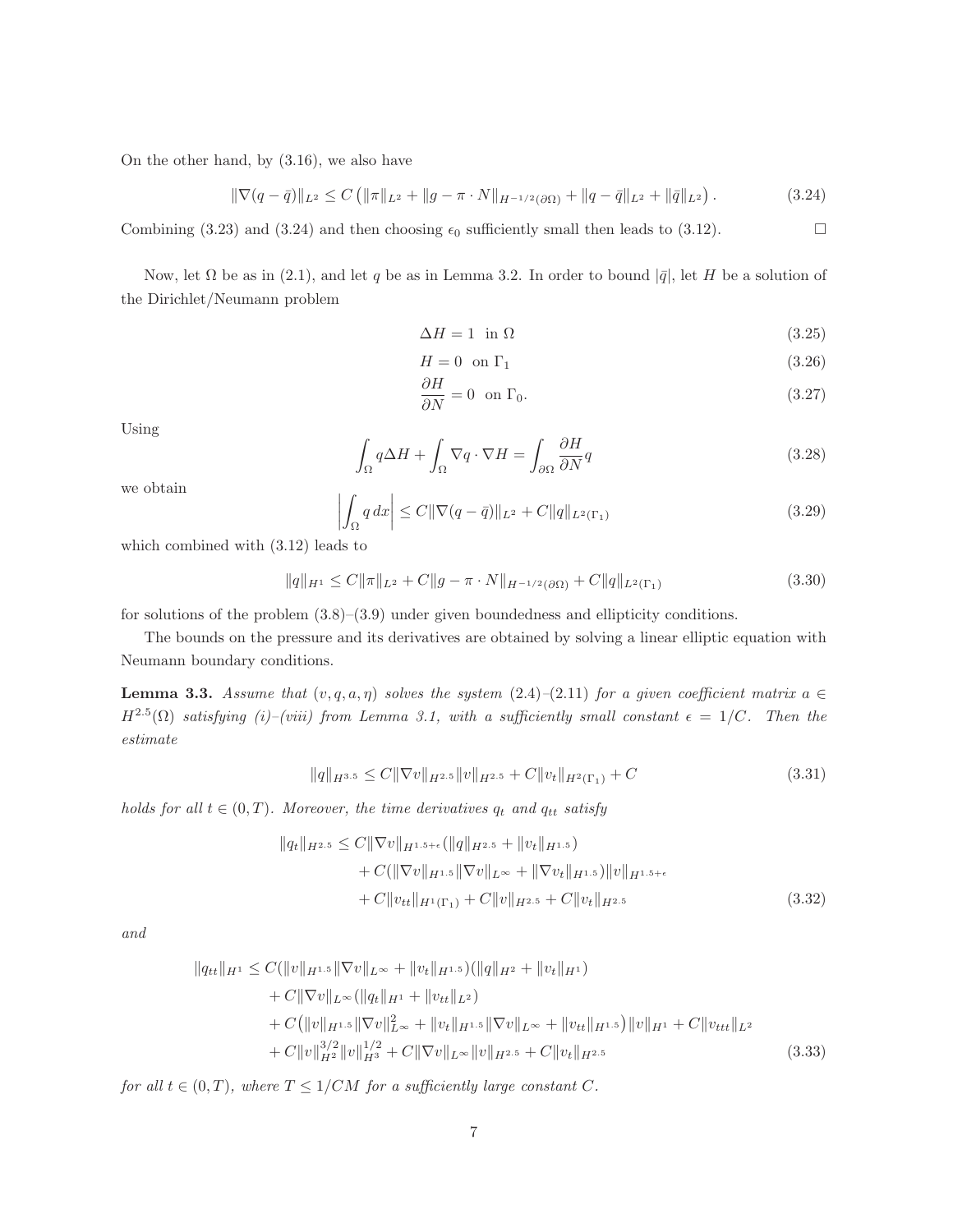Proof. Applying the Lagrangian divergence to the evolution equation (2.4) leads to

$$
\Delta q = \partial_m \left( (\delta_{km} - a_i^m a_i^k) \partial_k q \right) + \partial_t a_i^m \partial_m v^i. \tag{3.34}
$$

In order to obtain the boundary condition for q, we multiply the equation (2.4) with  $a_i^m N_m$  and sum. We get

$$
\frac{\partial q}{\partial N} = (\delta_{km} - a_i^m a_i^k) \partial_k q N_m - a_i^m \partial_t v^i N_m \tag{3.35}
$$

which holds on  $\Gamma_0 \cup \Gamma_1$ . As in [CoS1, Lemma 12.1, p. 866], we have a regularity estimate for

$$
\Delta q = f \text{ in } \Omega
$$
  

$$
\nabla q \cdot N = g \text{ on } \partial \Omega
$$
 (3.36)

which reads

$$
||q||_{H^s} \le C||f||_{H^{s-2}} + C||g||_{H^{s-1.5}(\partial \Omega)} + C||q||_{L^2}
$$
\n(3.37)

and is valid for  $s \geq 2$ , with the constant C depending on s. Using (3.29), we then get

$$
||q||_{H^s} \le C||f||_{H^{s-2}} + C||g||_{H^{s-1.5}(\partial \Omega)} + C||q||_{L^2(\Gamma_1)}
$$
\n(3.38)

for any  $s \geq 2$ . We use this estimate with

$$
f = \partial_m ((\delta_{km} - a_i^m a_i^k) \partial_k q) + \partial_m (\partial_t a_i^m v^i)
$$
\n(3.39)

and

$$
g = (\delta_{km} - a_i^m a_i^k) \partial_k q N_m - a_i^m \partial_t v^i N_m \text{ on } \Gamma_0 \cup \Gamma_1.
$$
 (3.40)

In order to obtain  $(3.31)$ , we apply the estimate  $(3.38)$  with  $s = 3.5$ . We thus have

$$
||f||_{H^{1.5}} \le ||(I - a^T a)\nabla q||_{H^{2.5}} + ||a_t v||_{H^{2.5}}
$$
  
\n
$$
\le ||I - a^T a||_{H^{2.5}} ||q||_{H^{3.5}} + ||a_t||_{H^{2.5}} ||v||_{H^{2.5}}
$$
  
\n
$$
\le \epsilon ||q||_{H^{3.5}} + C ||\nabla v||_{H^{2.5}} ||v||_{H^{2.5}}
$$
\n(3.41)

and, similarly,

$$
||g||_{H^{2}(\Gamma_{1})} \leq ||I - a^{T}a||_{H^{2.5}} ||q||_{H^{3.5}} + ||av_{t}||_{H^{2}(\Gamma_{1})}
$$
  
\n
$$
\leq \epsilon ||q||_{H^{3.5}} + C ||v_{t}||_{H^{2}(\Gamma_{1})}
$$
\n(3.42)

by using  $(3.1)$ ,  $(3.2)$  and part  $(v)$  from Lemma 3.1. Also,

$$
||q||_{L^{2}(\Gamma_{1})} \leq C||\eta||_{H^{2}(\Gamma_{1})} \leq C||\eta||_{H^{2.5}} \leq C.
$$
\n(3.43)

Next, for  $q_t$  we apply (3.38) for the time differentiated problem (3.36) with  $s = 2.5$ . We get

$$
||f_t||_{H^{0.5}} \le ||(I - a^T a)_t \nabla q||_{H^{1.5}} + ||(I - a^T a) \nabla q_t||_{H^{1.5}} + ||a_{tt}v||_{H^{1.5}} + ||a_t v_t||_{H^{1.5}}
$$
  
\n
$$
\le C||a_t||_{H^{1.5+\epsilon}}||q||_{H^{2.5}} + ||I - a^T a||_{H^{1.5+\epsilon}}||q_t||_{H^{2.5}} + ||a_{tt}||_{H^{1.5}}||v||_{H^{1.5+\epsilon}} + ||a_t||_{H^{1.5+\epsilon}}||v_t||_{H^{1.5}}
$$
  
\n
$$
\le C||\nabla v||_{H^{1.5+\epsilon}}||q||_{H^{2.5}} + \epsilon||q_t||_{H^{2.5}}
$$
  
\n
$$
+ C(||\nabla v||_{H^{1.5}}||\nabla v||_{L^{\infty}} + ||\nabla v_t||_{H^{1.5}})||v||_{H^{1.5+\epsilon}} + ||\nabla v||_{H^{1.5+\epsilon}}||v_t||_{H^{1.5}}, \tag{3.44}
$$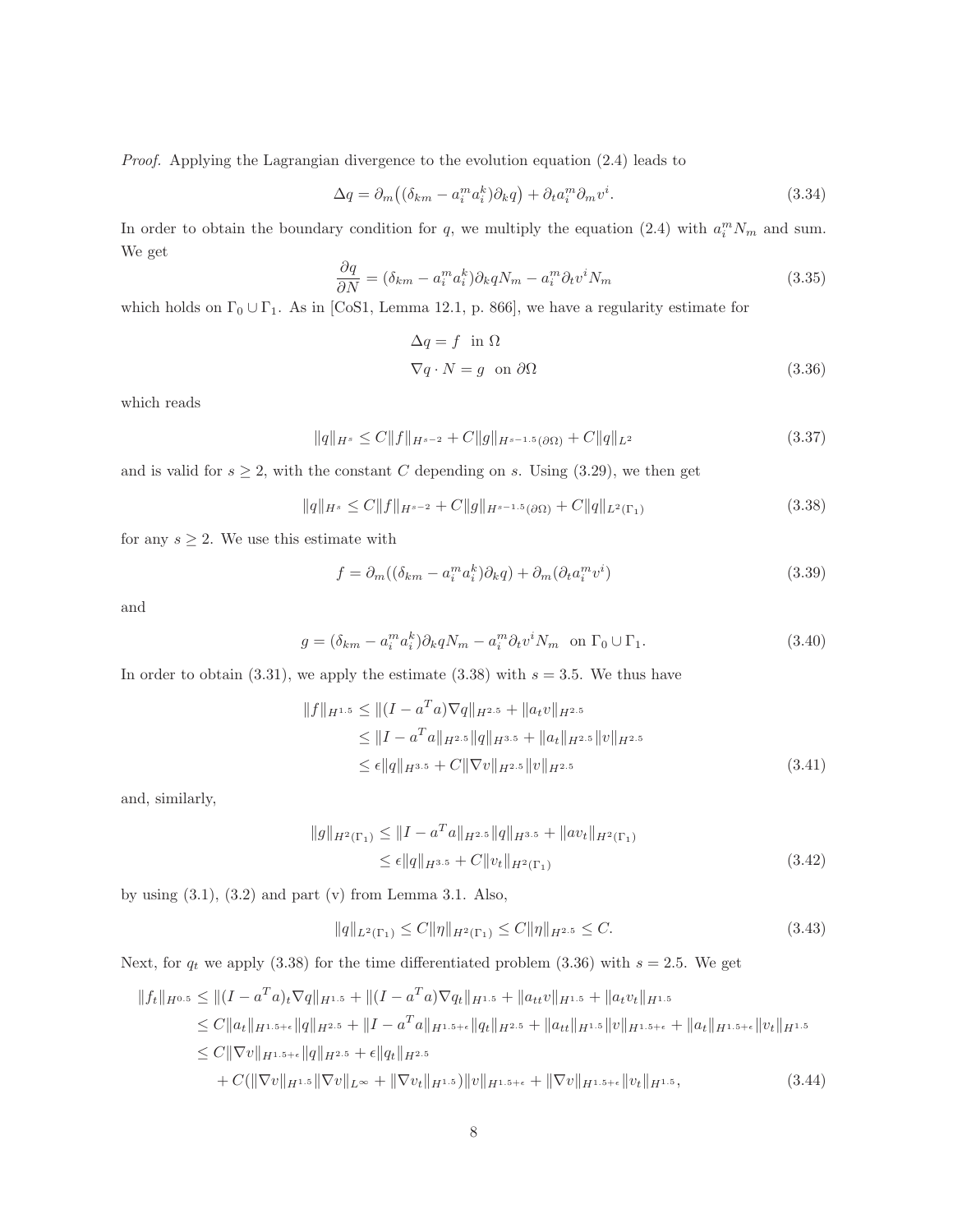where we utilized the multiplicative Sobolev inequality and the parts (ii), (vi), and (viii) from Lemma 3.1. As in (3.43), we have

$$
||q_t||_{L^2(\Gamma_1)} \le C||a_t||_{L^4(\partial\Omega)}||\eta||_{H^{2.5}(\partial\Omega)} + C||a||_{L^\infty}||\eta_t||_{H^2(\partial\Omega)} \le C||v||_{H^{2.5}}.\tag{3.45}
$$

Lastly, we consider the twice differentiated in time system (3.34). First, we rewrite it as

$$
\partial_m\left((a_i^m a_i^k)\partial_k q\right) = \partial_t a_i^m \partial_m v^i \tag{3.46}
$$

while the boundary condition (3.35) is

$$
a_i^m a_i^k \partial_k q N_m = -a_i^m \partial_t v^i N_m. \tag{3.47}
$$

The twice differentiated system then reads

$$
\partial_m((a_i^m a_i^k)\partial_k q_{tt}) = -\partial_m(\partial_{tt}(a_i^m a_i^k)\partial_k q) - 2\partial_m(\partial_t(a_i^m a_i^k)\partial_k q_t) + \partial_m(\partial_{tt}(\partial_t a_i^m v^i))
$$
(3.48)

with the boundary condition

$$
a_i^m a_i^k \partial_k q_{tt} N_m = -\partial_{tt} (a_i^m a_i^k) \partial_k q N_m - 2\partial_t (a_i^m a_i^k) \partial_k q_t N_m - \partial_{tt} (a_i^m \partial_t v^i N_m). \tag{3.49}
$$

Applying the inequality (3.30), we obtain

$$
||q_{tt}||_{H^1} \leq C \sum_{m} ||\partial_{tt}(a_i^m a_i^k) \partial_k q||_{L^2} + C \sum_{m} ||\partial_t(a_i^m a_i^k) \partial_k q_t||_{L^2} + C \sum_{m} ||\partial_{tt}(\partial_t a_i^m v^i)||_{L^2} + C||\partial_{tt}(a_i^m \partial_t v^i N_m + \partial_t a_i^m v^i N_m)||_{H^{-1/2}(\partial \Omega)} + C||q_{tt}||_{L^2(\Gamma_1)} = I_1 + I_2 + I_3 + I_4 + I_5.
$$
 (3.50)

In order to estimate the last term  $I_5$  in  $(3.50)$ , we use  $(2.11)$ , which, when rewritten as

$$
N_i q = (\delta_i^k - a_i^k) q N_k - \Delta_2 \eta^i \tag{3.51}
$$

on  $\Gamma_1$ , leads to

$$
q = (1 - a_3^3)q - \Delta_2 \eta^3 \text{ on } \Gamma_1. \tag{3.52}
$$

Therefore,

$$
||q||_{L^{4}(\Gamma_{1})} \leq C||\eta||_{H^{3}} \leq C
$$
\n(3.53)

by Lemma 3.1. Using (3.45) and (3.52)

$$
\|q_{tt}\|_{L^2(\Gamma_1)} \le C \|\partial_{tt}a_3^3 q\|_{L^2(\Gamma_1)} + C \|\partial_t a_3^3 \partial_t q\|_{L^2(\Gamma_1)} + C \|v_t\|_{H^2(\Gamma_1)}\le C \|a_{tt}\|_{L^4(\Gamma_1)} \|q\|_{L^4(\Gamma_1)} + C \|\partial_t a_3^3 \partial_t q\|_{L^2(\Gamma_1)} + C \|v_t\|_{H^2(\Gamma_1)}.
$$
\n(3.54)

In order to estimate the first term on the far right side, we use

$$
||a_{tt}||_{L^{4}(\Gamma_1)} \leq C||a_{tt}||_{H^{1}(\Omega)} \leq C||\nabla v||_{H^{5/4}}^{2} + C||\nabla v_{t}||_{H^{1}}.
$$
\n(3.55)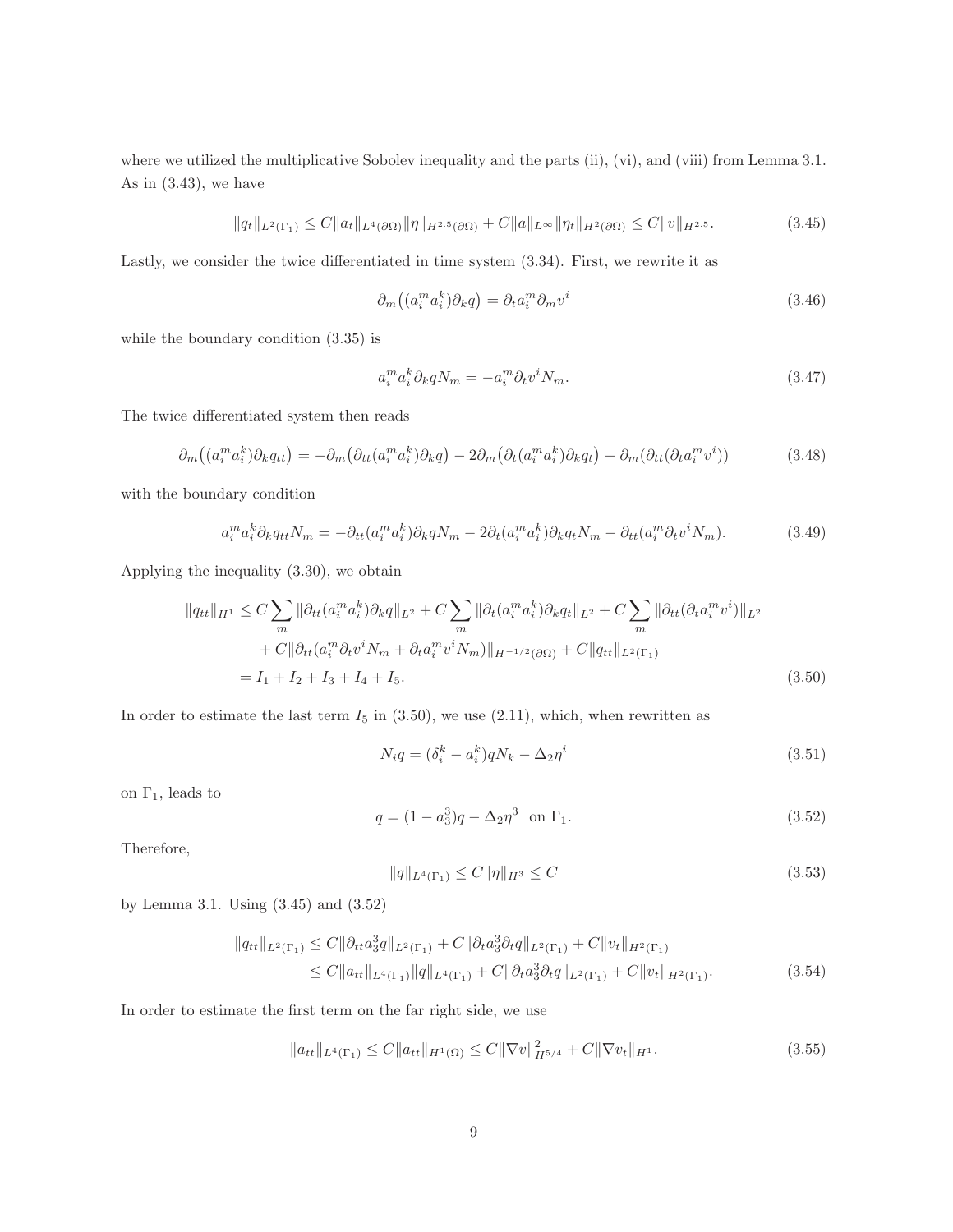Replacing this inequality in (3.54), we get

$$
||q_{tt}||_{L^{2}(\Gamma_{1})} \leq C||\nabla v||_{H^{5/4}}^{2} + C||\nabla v_{t}||_{H^{1}} + C||a_{t}||_{L^{\infty}}||v||_{H^{2.5}} + C||v_{t}||_{H^{2.5}}\leq C||\nabla v||_{H^{5/4}}^{2} + C||\nabla v_{t}||_{H^{1}} + C||a_{t}||_{L^{\infty}}||v||_{H^{2.5}} + C||v_{t}||_{H^{2.5}}\leq C||v||_{H^{2}}^{3/2}||v||_{H^{3}}^{1/2} + C||\nabla v_{t}||_{H^{1}} + C||a_{t}||_{L^{\infty}}||v||_{H^{2.5}} + C||v_{t}||_{H^{2.5}}.
$$
\n(3.56)

In order to bound  $I_4$ , we write

$$
I_4 = C \|\partial_{ttt}(a_i^m v^i) N_m\|_{H^{-1/2}(\partial \Omega)} \le C \sum_m \|\partial_{ttt}(a_i^m v^i)\|_{L^2(\Omega)} \tag{3.57}
$$

the last inequality following from  $\partial_m(a_i^m v^i) = 0$ . Therefore,

$$
I_{1} + I_{2} + I_{3} + I_{4}
$$
\n
$$
\leq C \|(a^{T}a)_{tt}\nabla q\|_{L^{2}} + C \|(a^{T}a)_{t}\nabla q_{t}\|_{L^{2}} + C \|a_{ttt}v\|_{L^{2}} + C \|a_{tt}v_{t}\|_{L^{2}} + C \|a_{t}v_{tt}\|_{L^{2}} + C \|a_{t}v_{tt}\|_{L^{2}}
$$
\n
$$
\leq C (\|\nabla v\|_{H^{0.5}} \|\nabla v\|_{L^{\infty}} + \|\nabla v_{t}\|_{H^{0.5}}) \|\nabla q\|_{H^{1}} + C \|\nabla v\|_{L^{\infty}} \|\nabla q_{t}\|_{L^{2}}
$$
\n
$$
+ \|a_{ttt}\|_{L^{3}} \|v\|_{L^{6}} + C (\|\nabla v\|_{H^{0.5}} \|\nabla v\|_{L^{\infty}} + \|\nabla v_{t}\|_{H^{0.5}}) \|v_{t}\|_{H^{1}} + C \|\nabla v\|_{L^{\infty}} \|v_{ttt}\|_{L^{2}} + C \|v_{ttt}\|_{L^{2}}.
$$
\n(3.58)

The third term on the far right side is then estimated as

$$
||a_{ttt}||_{L^{3}}||v||_{L^{6}} \leq C(||\nabla v||_{L^{3}}||\nabla v||_{L^{\infty}}^{2} + ||\nabla v_{t}||_{L^{3}}||\nabla v||_{L^{\infty}} + ||\nabla v_{tt}||_{L^{3}})||v||_{H^{1}}
$$
(3.59)

and  $(3.33)$  follows.

## 4 Local in time solutions

#### $4.1$  $L^2$  estimate on  $v_{ttt}$

Applying  $\partial_t^3$  to (2.4), multiplying the resulting equation by  $v_{ttt}$ , and integrating in space and time gives

$$
\frac{1}{2}||v_{ttt}(t)||_{L^2}^2 = \frac{1}{2}||v_{ttt}(0)||_{L^2}^2 - \int_0^t \int (a_i^k \partial_k q)_{ttt} v_{ttt}^i = \frac{1}{2}||v_{ttt}(0)||_{L^2}^2 - \int_0^t \int \partial_k (a_i^k q)_{ttt} v_{ttt}^i \tag{4.1}
$$

where we utilized the Piola identity

$$
\partial_k a_i^k = 0, \qquad i = 1, 2, 3. \tag{4.2}
$$

In order to bound the integral on the right side, we integrate by parts,

$$
-\int_{0}^{t} \int \partial_{k}(a_{i}^{k}q)_{ttt} v_{ttt}^{i} = -\int_{0}^{t} \int_{\partial \Omega} (a_{i}^{k}q)_{ttt} v_{ttt}^{i} N_{k} + \int_{0}^{t} \int (a_{i}^{k}q)_{ttt} \partial_{k} v_{ttt}^{i} = I_{1} + I_{2}.
$$
 (4.3)

Since  $v^3 = 0$  on  $\Gamma_0$ , we have  $\bar{\partial}v^3 = 0$ , where

$$
\bar{\partial} = (\partial_1, \partial_2) \tag{4.4}
$$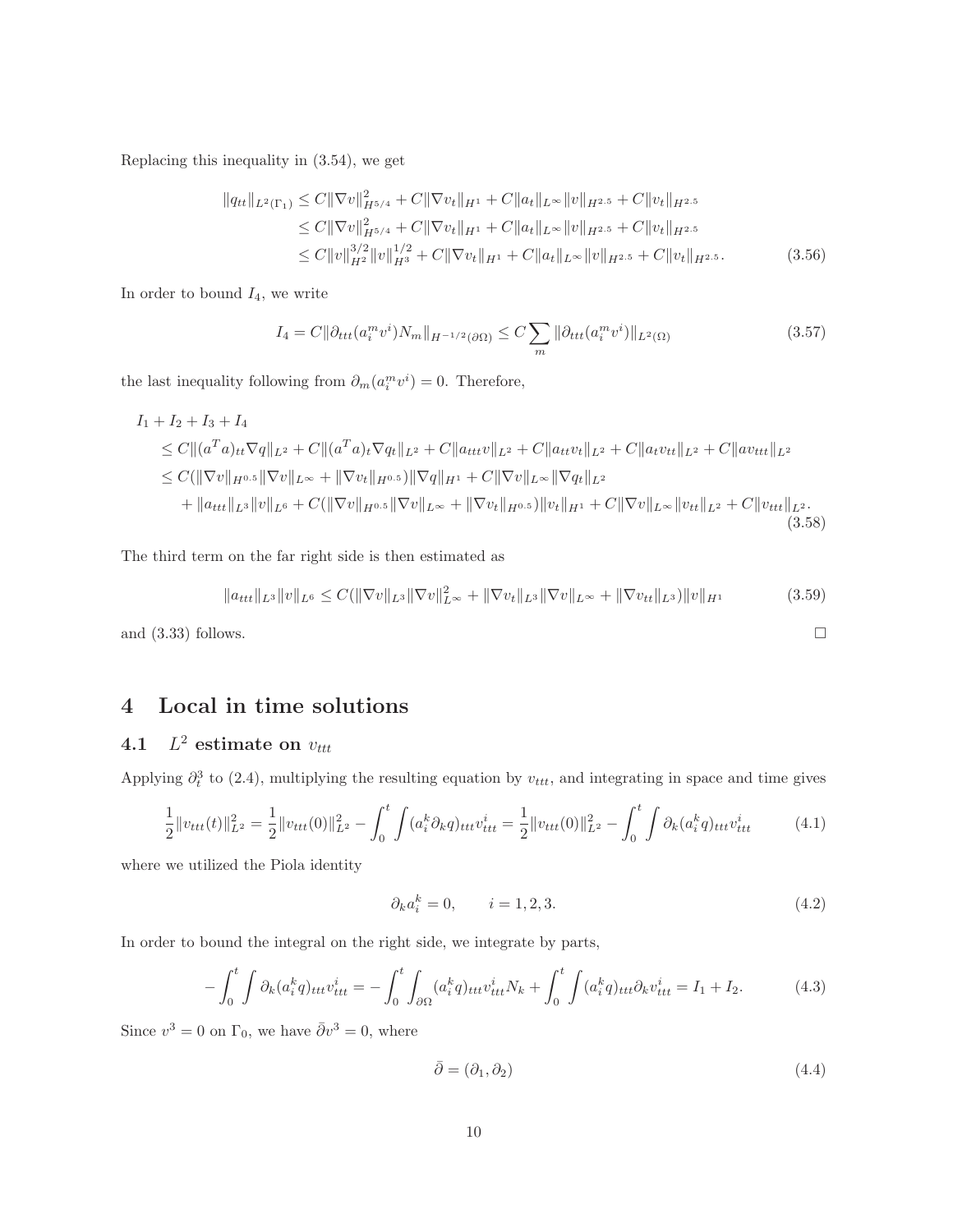and  $v_{ttt}^3 = 0$  on  $\Gamma_0$ . Also,  $\bar{\partial} \eta^3 = 0$  on  $\Gamma_0$ , which implies that  $a_1^3 = a_2^3 = 0$  on  $\Gamma_0$ . As a consequence,

$$
\int_0^t \int_{\Gamma_0} (a_i^k q)_{ttt} v_{ttt}^i N_k = \int_0^t \int_{\Gamma_0} (a_i^3 q)_{ttt} v_{ttt}^i = 0.
$$
\n(4.5)

Thus, for the boundary term in (4.3), we obtain

$$
I_1 = -\int_0^t \int_{\Gamma_1} (a_i^k q N_k)_{ttt} v_{ttt}^i = \int_0^t \int_{\Gamma_1} \Delta_2 \eta_{ttt}^i v_{ttt}^i = -\frac{1}{2} \|\bar{\partial} v_{tt}(t)\|_{L^2(\Gamma_1)}^2 + \frac{1}{2} \|\bar{\partial} v_{tt}(0)\|_{L^2(\Gamma_1)}^2 \tag{4.6}
$$

by using (2.7), (2.11), and integrating by parts in the tangential direction.

Now, we bound the second integral

$$
I_2 = \int_0^t \int a_i^k q_{ttt} \partial_k v_{ttt}^i + 3 \int_0^t \int (a_i^k)_t q_{tt} \partial_k v_{ttt}^i + 3 \int_0^t \int (a_i^k)_{tt} q_t \partial_k v_{ttt}^i + \int_0^t \int (a_i^k)_{ttt} q \partial_k v_{ttt}^i
$$
  
=  $I_{21} + I_{22} + I_{23} + I_{24}$ . (4.7)

Using the incompressibility condition to write

$$
a_i^k \partial_k v_{ttt}^i = (a_i^k \partial_k v^i)_{ttt} - 3(a_i^k)_t \partial_k v_{tt}^i - 3(a_i^k)_t \partial_k v_t^i - (a_i^k)_{ttt} \partial_k v^i
$$
  
= 
$$
-3(a_i^k)_t \partial_k v_{tt}^i - 3(a_i^k)_{tt} \partial_k v_t^i - (a_i^k)_{ttt} \partial_k v^i,
$$
 (4.8)

we get

$$
I_{21} = -\int_0^t \int 3(a_i^k)_{tt} \partial_k v_t^i q_{ttt} - \int_0^t \int 3(a_i^k)_{t} \partial_k v_{tt}^i q_{ttt} - \int_0^t \int (a_i^k)_{ttt} \partial_k v^i q_{ttt} = I_{211} + I_{212} + I_{213}. \tag{4.9}
$$

For  ${\cal I}_{211}$  we integrate by parts in time:

$$
I_{211} = -3 \int (a_i^k)_{tt} \partial_k v_t^i q_{tt} \Big|_0^t + 3 \int_0^t \int \partial_t \big( (a_i^k)_{tt} \partial_k v_t^i \big) q_{tt} \n\leq C \|a_{tt}(0)\|_{L^2} \|\nabla v_t(0)\|_{L^3} \|q_{tt}(0)\|_{L^6} + C \|a_{tt}(t)\|_{L^2} \|\nabla v_t(t)\|_{L^3} \|q_{tt}(t)\|_{L^6} \n+ C \int_0^t \|a_{ttt}\|_{L^3} \|\nabla v_t\|_{L^6} \|q_{tt}\|_{L^2} + C \int_0^t \|a_{tt}\|_{L^6} \|\nabla v_{tt}\|_{L^3} \|q_{tt}\|_{L^2} \n\leq P(\|v_0\|_{H^{3.5}}) + C \|a_{tt}(t)\|_{L^2} \|\nabla v_t(t)\|_{L^3} \|q_{tt}(t)\|_{L^6} \n+ \int_0^t P(\|q_{tt}\|_{L^2}, \|v_{tt}\|_{H^{1.5}}, \|v_t\|_{H^2}, \|v\|_{H^{3.5}}).
$$
\n(4.10)

Integrating by parts  $I_{212} = -3 \int (a_i^k)_t \partial_k v_{tt}^i q_{ttt}$  in space, we have

$$
I_{212} = -3 \int_0^t \int_{\partial \Omega} (a_i^k)_t v_{tt}^i q_{ttt} N_k + 3 \int_0^t \int (a_i^k)_t v_{tt}^i \partial_k q_{ttt} = I_{2121} + I_{2122}
$$
 (4.11)

where we used (4.2). Observe that

$$
I_{2121} = 3 \int_0^t \int_{\Gamma_1} a_i^j \partial_j v^l a_l^k v_{tt}^i q_{ttt} N_k
$$
  
= 
$$
-3 \int_0^t \int_{\Gamma_1} a_i^j \partial_j v^l \Delta_2 \eta_{ttt}^l v_{tt}^i - \int_0^t \int_{\Gamma_1} \left( 3(a_l^k)_t q_{tt} N_k + 3(a_l^k)_{tt} q_t N_k + (a_l^k)_{ttt} q_t N_k \right) a_i^j \partial_j v^l v_{tt}^i \qquad (4.12)
$$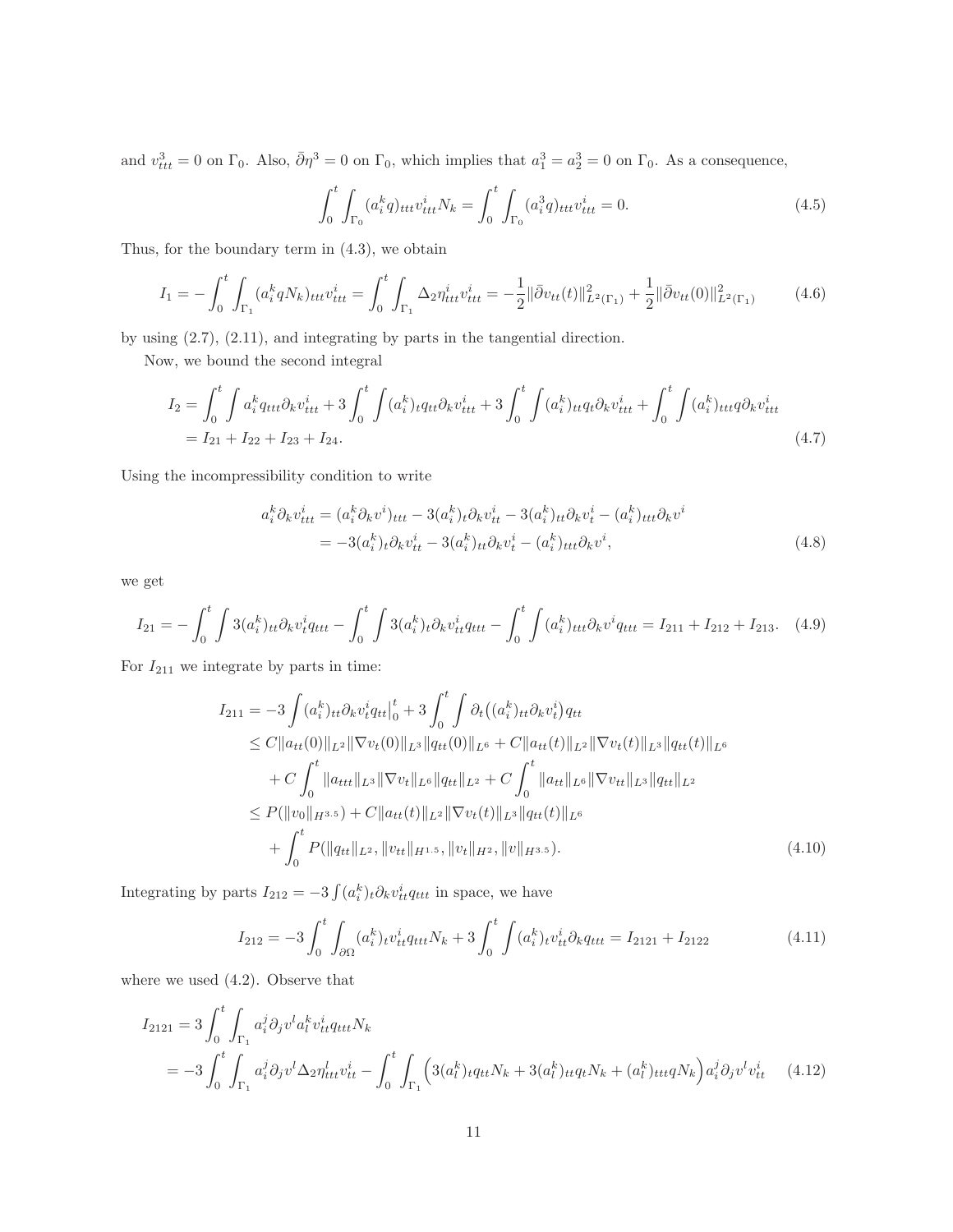by using (2.6) in the first and (2.11) in the second equality; also note that the integral over  $\Gamma_0$  vanishes. Integrating by parts in the tangential directions, we obtain

$$
-3\int_0^t \int_{\Gamma_1} a_i^j \partial_j v^l \Delta_2 \eta_{ttt}^l v_{tt}^i = 3 \sum_{k=1}^2 \int_0^t \int \partial_k \eta_{ttt}^l \partial_k (a_i^j \partial_j v^l v_{tt}^i) \le C \int_0^t P(\|v_{tt}\|_{H^{1.5}}, \|v\|_{H^3}), \tag{4.13}
$$

while the lower order terms are bounded as

$$
-\int_{0}^{t} \int_{\Gamma_{1}} (3(a_{l}^{k})_{t} q_{tt} N_{k} + 3(a_{l}^{k})_{tt} q_{t} N_{k} + (a_{l}^{k})_{ttt} q_{t} N_{k}) a_{i}^{j} \partial_{j} v^{l} v_{tt}^{i}
$$
  

$$
\leq \int_{0}^{t} P(||q_{tt}||_{H^{1}}, ||v_{tt}||_{H^{1.5}}, ||v||_{H^{3.5}}, ||q_{t}||_{H^{1.5}}, ||v_{t}||_{H^{2}}, ||q||_{H^{2.5}}).
$$
 (4.14)

Next, integrating by parts in time gives

$$
I_{2122} = 3 \int (a_i^k)_t v_{tt}^i \partial_k q_{tt} \Big|_0^t - 3 \int_0^t \int (a_i^k)_{tt} v_{tt}^i \partial_k q_{tt} - 3 \int_0^t \int (a_i^k)_t v_{ttt}^i \partial_k q_{tt} \n\leq P(\|v_0\|_{H^{3.5}}) + C \|q_{tt}(t)\|_{H^1} \|v_{tt}(t)\|_{L^3} \|\nabla v(t)\|_{L^6} \n+ \int_0^t P(\|q_{tt}\|_{H^1}, \|v_{ttt}\|_{L^2}, \|v_{tt}\|_{H^1}, \|v_t\|_{H^{1.5}}, \|v\|_{H^3}).
$$
\n(4.15)

By (2.6) and integrating by parts in time we have

$$
I_{213} = \int_0^t \int a_i^j \partial_j v_{tt}^l a_l^k \partial_k v^i q_{ttt} + R. \tag{4.16}
$$

Until the end of this paper, we denote by  $R$  the remainder terms. In  $(4.16)$ , the lower order terms are of the form

$$
\int_{0}^{t} \int (a_{tt} \nabla v a + a_t \nabla v a_t + a_t \nabla v_t a) \nabla v q_{ttt},\tag{4.17}
$$

(written in a symbolic way, omitting all the indices) which can be bounded by

$$
R \le P(||v_0||_{H^{3.5}}) + P(||v(t)||_{H^3}, ||q_{tt}(t)||_{H^1})||v_t(t)||_{H^{1.5}}+ \int_0^t P(||q_{tt}||_{H^1}, ||v||_{H^3}, ||v_t||_{H^{1.5}}, ||v_{tt}||_{H^{1.5}}) dt
$$
\n(4.18)

after integrating by parts in time. Integrating by parts in space, the leading term of (4.16) becomes

$$
\int_{0}^{t} \int a_{i}^{j} \partial_{j} v_{tt}^{l} a_{l}^{k} \partial_{k} v_{\,}^{i} q_{ttt} \n= - \int_{0}^{t} \int a_{i}^{j} v_{tt}^{l} a_{l}^{k} \partial_{jk} v_{\,}^{i} q_{ttt} - \int_{0}^{t} \int a_{i}^{j} v_{tt}^{l} a_{l}^{k} \partial_{k} v_{\,}^{i} \partial_{j} q_{ttt} - \int_{0}^{t} \int a_{i}^{j} v_{tt}^{l} \partial_{j} a_{l}^{k} \partial_{k} v_{\,}^{i} q_{ttt} \n+ \int_{0}^{t} \int_{\Gamma_{1}} a_{i}^{j} v_{tt}^{l} a_{l}^{k} \partial_{k} v_{\,}^{i} q_{ttt} N_{j} \n= I_{2131} + I_{2132} + I_{2133} + I_{2134},
$$
\n(4.19)

where we have omitted the term when the j-th derivatives fall on  $a_i^j$  which equals to zero by (4.2). First, observe that the boundary term  $I_{2134}$  can be treated exactly as  $I_{2121}$  above. Now, using  $a_i^j \partial_{jk} v^i =$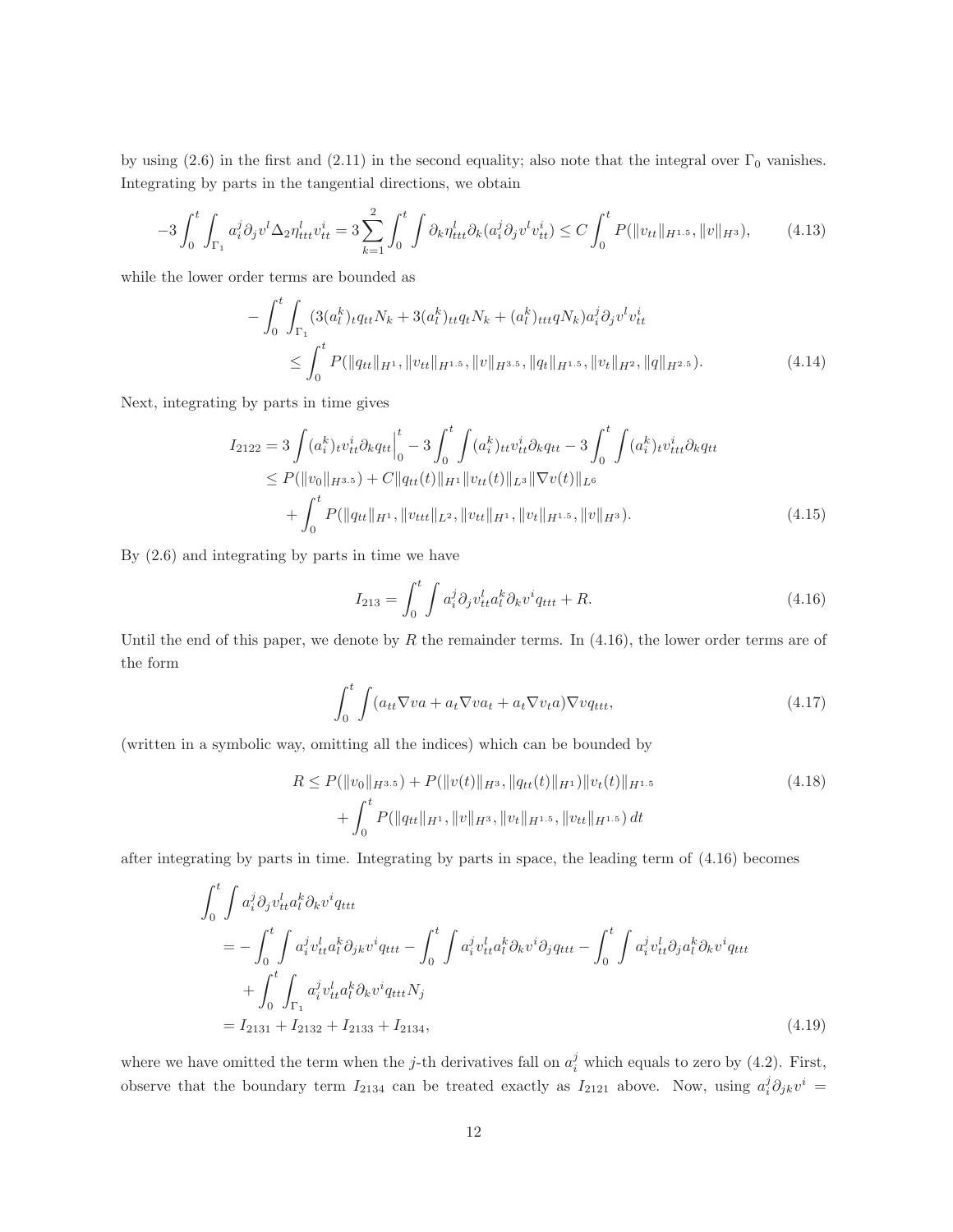$-\partial_k a_i^j \partial_j v^i$  for  $k = 1, 2, 3$ , we write

$$
I_{2131} = -\int_{0}^{t} \int \partial_{k} a_{i}^{j} v_{tt}^{l} a_{l}^{k} \partial_{j} v^{i} q_{ttt}
$$
  
\n
$$
= -\int \partial_{k} a_{i}^{j} v_{tt}^{l} a_{l}^{k} \partial_{j} v^{i} q_{tt} \Big|_{0}^{t} + \int_{0}^{t} \int (\partial_{k} a_{i}^{j} v_{tt}^{l} a_{l}^{k} \partial_{j} v^{i})_{t} q_{tt}
$$
  
\n
$$
\leq P(\|v_{0}\|_{H^{3.5}}) + C\|q_{tt}(t)\|_{L^{6}} \|v_{tt}(t)\|_{L^{2}} \|\nabla v(t)\|_{L^{3}},
$$
  
\n
$$
+ \int_{0}^{t} P(\|q_{tt}\|_{H^{1}}, \|v_{ttt}\|_{L^{2}}, \|v_{tt}\|_{H^{1}}, \|v_{t}\|_{H^{1.5}}, \|v\|_{H^{3}}), \tag{4.20}
$$

while

$$
I_{2132} = -\int a_i^j v_{tt}^l a_t^k \partial_k v^i \partial_j q_{tt} \Big|_0^t + \int_0^t \int (a_i^j v_{tt}^l a_t^k \partial_k v^i)_t \partial_j q_{tt} \leq P(\|v_0\|_{H^{3.5}}) + C \|q_{tt}(t)\|_{H^1} \|v_{tt}(t)\|_{L^3} \|\nabla v(t)\|_{L^6} + \int_0^t P(\|q_{tt}\|_{H^1}, \|v_{ttt}\|_{L^2}, \|v_{tt}\|_{H^1}, \|v_t\|_{H^{1.5}}, \|v\|_{H^3}).
$$
\n(4.21)

Note that the lower order term  $I_{2133}$  is also bounded by the right side of (4.21). For  $I_{22}$  we integrate by parts in space

$$
I_{22} = 3 \int_{0}^{t} \int_{\Gamma_{1}} \partial_{t} a_{i}^{k} q_{tt} v_{ttt}^{i} N_{k} - 3 \int_{0}^{t} \int (a_{i}^{k})_{t} \partial_{k} q_{tt} v_{ttt}^{i}
$$
  
\n
$$
= -3 \int_{0}^{t} \int_{\Gamma_{1}} (a_{i}^{j} \partial_{j} v^{l} a_{l}^{k}) q_{tt} v_{ttt}^{i} N_{k} - 3 \int_{0}^{t} \int (a_{i}^{k})_{t} \partial_{k} q_{tt} v_{ttt}^{i}
$$
  
\n
$$
= 3 \int_{0}^{t} \int_{\Gamma_{1}} \left( a_{i}^{j} \partial_{j} v^{l} \Delta_{2} \eta_{tt}^{l} v_{ttt}^{i} + a_{i}^{j} \partial_{j} v^{l} ((a_{l}^{k})_{tt} q + 2(a_{l}^{k})_{t} q_{t}) N_{k} v_{ttt}^{i} \right) - 3 \int_{0}^{t} \int (a_{i}^{k})_{t} \partial_{k} q_{tt} v_{ttt}^{i}
$$
  
\n
$$
= I_{221} + I_{222}. \tag{4.22}
$$

We denote the first boundary term in  $I_{221}$  by  $I_{2211}$ . The other two terms in  $I_{221}$  are easy to bound. Integrating by parts in the tangential directions, we get

$$
I_{2211} = -3 \int_0^t \int_{\Gamma_1} a_i^j \partial_j v^l \bar{\partial} v_t^l \bar{\partial} v_{ttt}^i - 3 \int_0^t \int_{\Gamma_1} \bar{\partial} (a_i^j \partial_j v^l) \bar{\partial} v_t^l v_{ttt}^i
$$
(4.23)

which after an additional integration by parts in time leads to

$$
I_{2211} = -3 \int_{\Gamma_1} \left( a_i^j \partial_j v^l \bar{\partial} v_t^l \bar{\partial} v_{tt}^i + \bar{\partial} (a_i^j \partial_j v^l) \bar{\partial} v_t^l v_{tt}^i \right) \Big|_0^t + 3 \int_0^t \int_{\Gamma_1} (a_i^j \partial_j v^l \bar{\partial} v_t^l)_t \bar{\partial} v_{tt}^i + (\bar{\partial} (a_i^j \partial_j v^l) \bar{\partial} v_t^l)_t v_{tt}^i. \tag{4.24}
$$

Thus,

$$
I_{2211} \leq P(\|v(0)\|_{H^{3.5}}) + C\|v_{tt}(t)\|_{H^{1.5}}\|v_t(t)\|_{H^2}\|v(t)\|_{H^{2.5}} + \int_0^t P(\|v_{tt}\|_{H^{1.5}}, \|v_t\|_{H^{2.5}}, \|v\|_{H^3}). \tag{4.25}
$$

Next, for  $I_{23}$  we proceed as in  $I_{22}$  by first integrating by parts in space

$$
I_{23} = -3 \int_0^t \int_{\Gamma_1} (a_i^j \partial_j v^l a_l^k)_{t} q_t v_{ttt}^i N_k - 3 \int_0^t \int (a_i^k)_{tt} \partial_k q_t v_{ttt}^i
$$
  
= 
$$
3 \int_0^t \int_{\Gamma_1} a_i^j \partial_j v_t^l \Delta_2 \eta_t^l v_{ttt}^i + R - 3 \int_0^t \int (a_i^k)_{tt} \partial_k q_t v_{ttt}^i,
$$
 (4.26)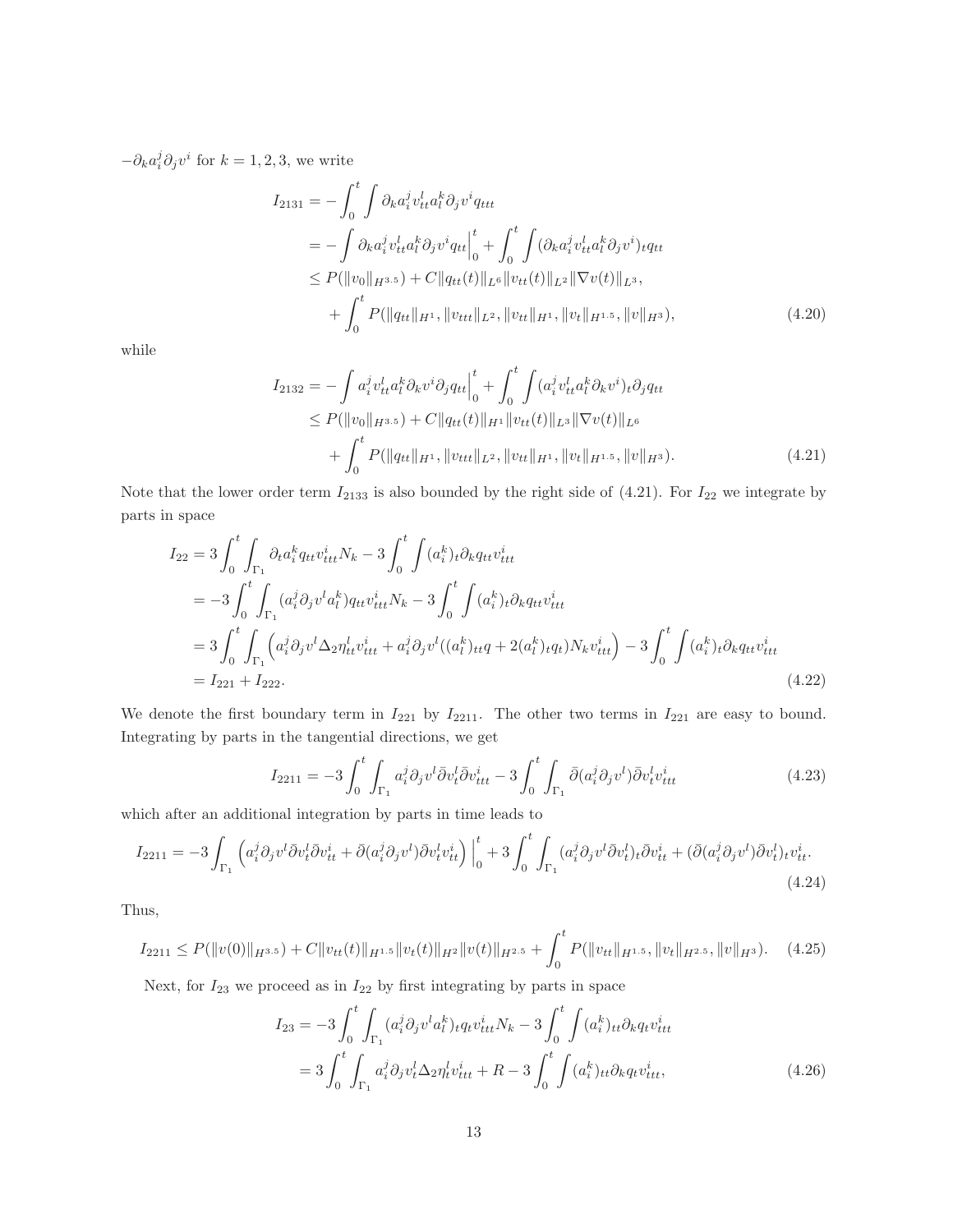where the remainder term

$$
R = -3 \int_0^t \int_{\Gamma_1} (a_i^j)_t \partial_j v^l a_l^k q_t v_{ttt}^i N_k - 3 \int_0^t \int_{\Gamma_1} a_i^j \partial_j v^l (a_l^k)_t q_t v_{ttt}^i N_k + 3 \int_0^t \int_{\Gamma_1} a_i^j \partial_j v_t^l (a_l^k)_t q v_{ttt}^i N_k \tag{4.27}
$$

is bounded by

$$
R \leq P(||v(0)||_{H^{3.5}}) + C||q_t(t)||_{H^{2.5}}||v_{tt}(t)||_{H^{1.5}}||v(t)||_{H^{2.5}}+ C||q(t)||_{H^{1.5}}||v_{tt}(t)||_{H^{1.5}}||v(t)||_{H^{2.5}}+ \int_0^t P(||q_{tt}||_{H^1}, ||q_t||_{H^{1.5}}, ||q||_{H^{2.5}}, ||v_{tt}||_{H^{1.5}}, ||v_t||_{H^{2.5}}, ||v||_{H^3}).
$$
\n(4.28)

The first boundary term on the far right sides in  $(4.26)$  can be bounded similarly as  $I_{2211}$  above, by integrating by parts in time. We omit further details.

Lastly, we consider  $I_{24}$ . We use that  $(a_i^k)_{ttt} = (a_i^j \partial_j v^l a_l^k)_{tt} = a_i^j \partial_j v^l_{tt} a_l^k + l.o.t.,$  where the lower order terms are of the form  $a_{tt}\nabla v a$ ,  $a_t\nabla v a_t$ ,  $a_t\nabla v a_t$  (and the resulting integrals are clearly easy to bound). Thus, we estimate only the leading term in  $I_{24}$ . We have

$$
I_{24} = \int_0^t \int a_i^j \partial_j v_{tt}^l a_l^k \partial_k v_{ttt}^i q + R \tag{4.29}
$$

and observe that

$$
\partial_t \left( a_i^j \partial_j v_{tt}^l a_l^k \partial_k v_{tt}^i \right) = a_i^j \partial_j v_{tt}^l a_l^k \partial_k v_{ttt}^i + a_i^j \partial_j v_{ttt}^l a_l^k \partial_k v_{tt}^i + (a_i^j)_t \partial_j v_{ttt}^l a_l^k \partial_k v_{tt}^i + a_i^j \partial_j v_{tt}^l (a_l^k)_t \partial_k v_{tt}^i
$$
\n
$$
= 2a_i^j \partial_j v_{tt}^l a_l^k \partial_k v_{ttt}^i + 2(a_i^j)_t \partial_j v_{tt}^l a_l^k \partial_k v_{tt}^i. \tag{4.30}
$$

Hence,

$$
I_{24} = \frac{1}{2} \int a_i^j \partial_j v_{tt}^l a_l^k \partial_k v_{tt}^i q \Big|_0^t - \frac{1}{2} \int_0^t \int a_i^j \partial_j v_{tt}^l a_l^k \partial_k v_{tt}^i q_t - \int_0^t \int (a_i^j)_t \partial_j v_{tt}^l a_l^k \partial_k v_{tt}^i q + \text{l.o.t.}
$$
  
\n
$$
\leq P(\|v_0\|_{H^{3.5}}) + C \|v_{tt}(t)\|_{H^{1.5}} \|v_{tt}(t)\|_{H^1} \|q(t)\|_{H^1}
$$
  
\n
$$
+ \int_0^t P(\|v_{tt}\|_{H^1}, \|v_t\|_{H^2}, \|v\|_{H^3}, \|q_t\|_{H^2}, \|q\|_{H^2}).
$$
\n(4.31)

Therefore, we conclude

$$
\|v_{ttt}(t)\|_{L^2}^2 + \|\bar{\partial}v_{tt}(t)\|_{L^2(\Gamma_1)}^2
$$
  
\n
$$
\leq P(\|v(0)\|_{H^{3.5}}) + \epsilon(\|v_{tt}(t)\|_{H^{1.5}}^2 + \|q_{tt}(t)\|_{H^1}^2)
$$
  
\n
$$
+ \int_0^t P(\|v_{ttt}\|_{L^2}, \|v_{tt}\|_{H^{1.5}}, \|v_t\|_{H^{2.5}}, \|v\|_{H^3}, \|q_{tt}\|_{H^1}, \|q_t\|_{H^2}, \|q\|_{H^2}).
$$
\n(4.32)

# 4.2 Tangential  $H^1$  estimate on  $v_{tt}$

Applying  $\partial_m \partial_t^2$  to the equation (2.4), multiplying by  $\partial_m v_{tt}$ , summing for  $m = 1, 2$ , and integrating in space and time, we get

$$
\frac{1}{2} \|\bar{\partial}v_{tt}(t)\|_{L^2}^2 = \frac{1}{2} \|\bar{\partial}v_{tt}(0)\|_{L^2}^2 - \int_0^t \int \partial_m(a_i^k \partial_k q)_{tt} \partial_m v_{tt}^i
$$
\n
$$
= \frac{1}{2} \|\bar{\partial}v_{tt}(0)\|_{L^2}^2 - \int_0^t \int a_i^k \partial_{km} q_{tt} \partial_m v_{tt}^i + R. \tag{4.33}
$$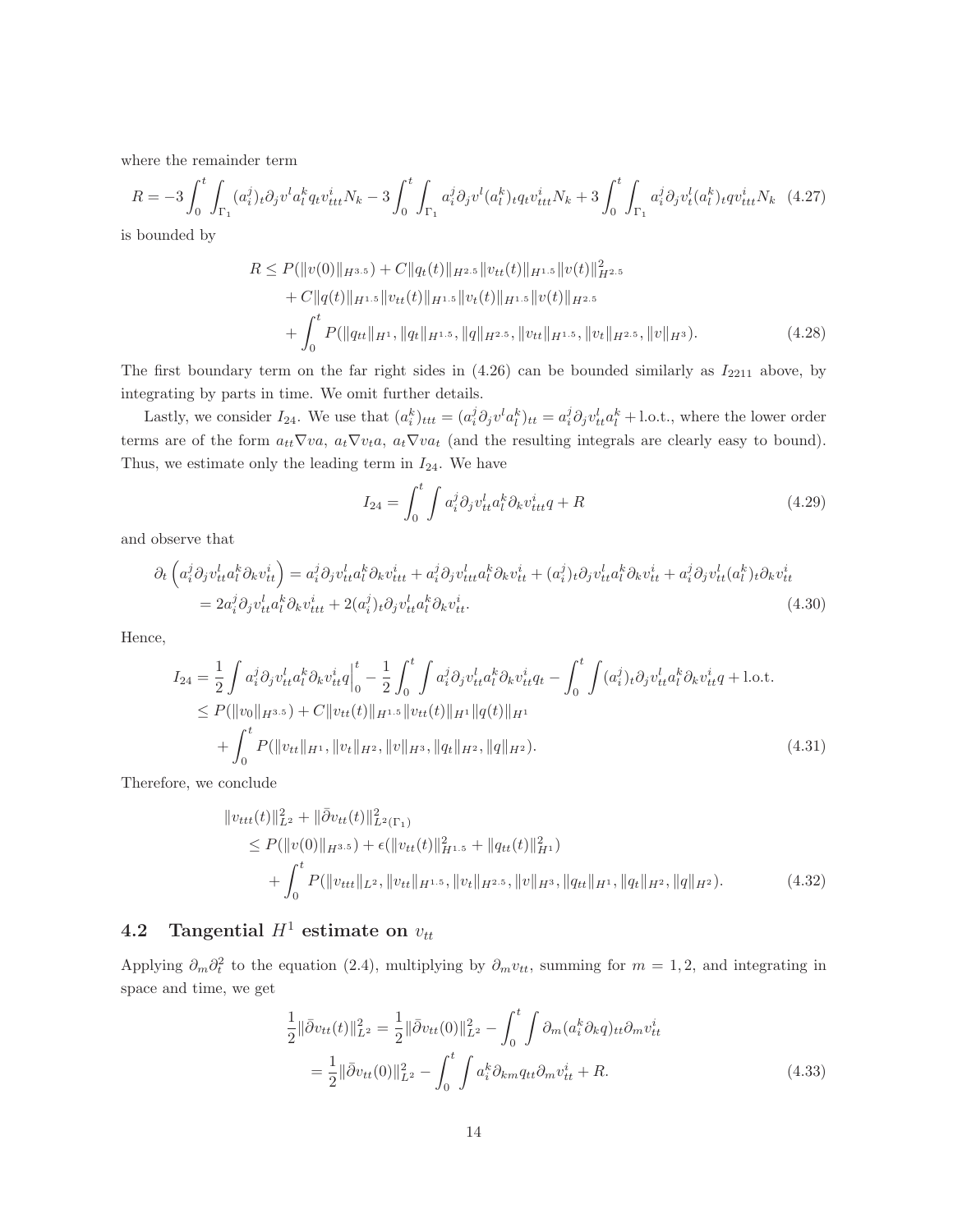Here and in the next section, for simplicity of notation, we modify the summation convention for repeated indices in m with  $m = 1, 2$  (while other indices are still summed for 1, 2, 3). Note that the remainder term  $R$  on the right of  $(4.33)$  is bounded by

$$
R = -\int_0^t \int \left( \partial_m (a_i^k)_{tt} \partial_k q + (a_i^k)_{tt} \partial_{km} q + 2 \partial_m (a_i^k)_t \partial_k q_t + 2(a_i^k)_t \partial_{km} q_t + \partial_m a_i^k \partial_k q_{tt} \right) \partial_m v_{tt}^i
$$
  

$$
\leq \int_0^t P(\|v_{tt}\|_{H^1}, \|v_t\|_{H^{2.5}}, \|v\|_{H^3}, \|q_{tt}\|_{H^1}, \|q_t\|_{H^2}, \|q\|_{H^{2.5}}). \tag{4.34}
$$

Now, we integrate by parts in the higher order term

$$
-\int_0^t \int a_i^k \partial_{km} q_{tt} \partial_m v_{tt}^i = -\int_0^t \int_{\partial \Omega} a_i^k \partial_m q_{tt} \partial_m v_{tt}^i N_k + \int_0^t \int a_i^k \partial_m q_{tt} \partial_{km} v_{tt}^i = I_1 + I_2. \tag{4.35}
$$

For  $I_1$ , the integral over  $\Gamma_0$  vanishes, while on  $\Gamma_1$  we use

$$
a_i^k \partial_m q_{tt} N_k = \partial_m \partial_{tt} (a_i^k q N_k) - \partial_m ((a_i^k)_{tt} q N_k) - 2\partial_m ((a_i^k)_{t} q_t N_k) - \partial_m a_i^k q_{tt} N_k \tag{4.36}
$$

(to check this, write  $\partial_m(a_i^k q_{tt}N_k) = a_i^k \partial_m q_{tt}N_k + \partial_m a_i^k q_{tt}N_k$  and rewrite the second term) and get

$$
I_{1} = \int_{0}^{t} \int_{\Gamma_{1}} \Delta_{2} \partial_{m} \eta_{tt} \partial_{m} v_{tt}^{i} + \int_{0}^{t} \int_{\Gamma_{1}} \left( \partial_{m} ((a_{i}^{k})_{tt} q) + 2 \partial_{m} ((a_{i}^{k})_{t} q_{t}) + \partial_{m} a_{i}^{k} q_{tt} \right) \partial_{m} v_{tt}^{i} N_{k}
$$
  
\n
$$
= -\frac{1}{2} ||\bar{\partial}^{2} v_{t}(t)||_{L^{2}(\Gamma_{1})}^{2} + \frac{1}{2} ||\bar{\partial}^{2} v_{t}(0)||_{L^{2}(\Gamma_{1})}^{2} + \int_{0}^{t} \int_{\Gamma_{1}} \left( \partial_{m} ((a_{i}^{k})_{tt} q) + 2 \partial_{m} ((a_{i}^{k})_{t} q_{t}) + \partial_{m} a_{i}^{k} q_{tt} \right) \partial_{m} v_{tt}^{i} N_{k}, \qquad (4.37)
$$

and the last term on the right side can be bounded by

$$
\int_0^t P(||v_{tt}||_{H^{1.5}}, ||q_{tt}||_{H^1}, ||q_t||_{H^{1.5}}, ||v_t||_{H^{2.5}}, ||q||_{H^{2.5}}, ||v||_{H^{3.5}}). \tag{4.38}
$$

For  $I_2$ , we use the divergence free condition to write

$$
a_i^k \partial_{km} v_{tt}^i = -\partial_m a_i^k \partial_k v_{tt}^i - \partial_m (2(a_i^k)_t \partial_k v_t^i + (a_i^k)_{tt} \partial_k v^i). \tag{4.39}
$$

Thus, we obtain

$$
I_2 = -\int_0^t \int \left( \partial_m a_i^k \partial_k v_{tt}^i + \partial_m \left( 2(a_i^k)_t \partial_k v_t^i + (a_i^k)_{tt} \partial_k v^i \right) \right) \partial_m q_{tt}
$$
  

$$
\leq \int_0^t P(\|q_{tt}\|_{H^1}, \|v_{tt}\|_{H^{1.5}}, \|v_t\|_{H^2}, \|v\|_{H^3}). \tag{4.40}
$$

We conclude

$$
\|\bar{\partial}v_{tt}(t)\|_{L^2}^2 + \|\bar{\partial}^2 v_t(t)\|_{L^2(\Gamma_1)}^2
$$
\n
$$
\leq \|\bar{\partial}^2 v_t(0)\|_{L^2(\Gamma_1)}^2 + \int_0^t P(\|v_{tt}\|_{H^{1.5}}, \|q_{tt}\|_{H^1}, \|q_t\|_{H^2}, \|v_t\|_{H^{2.5}}, \|q\|_{H^{2.5}}, \|v\|_{H^{3.5}}). \tag{4.41}
$$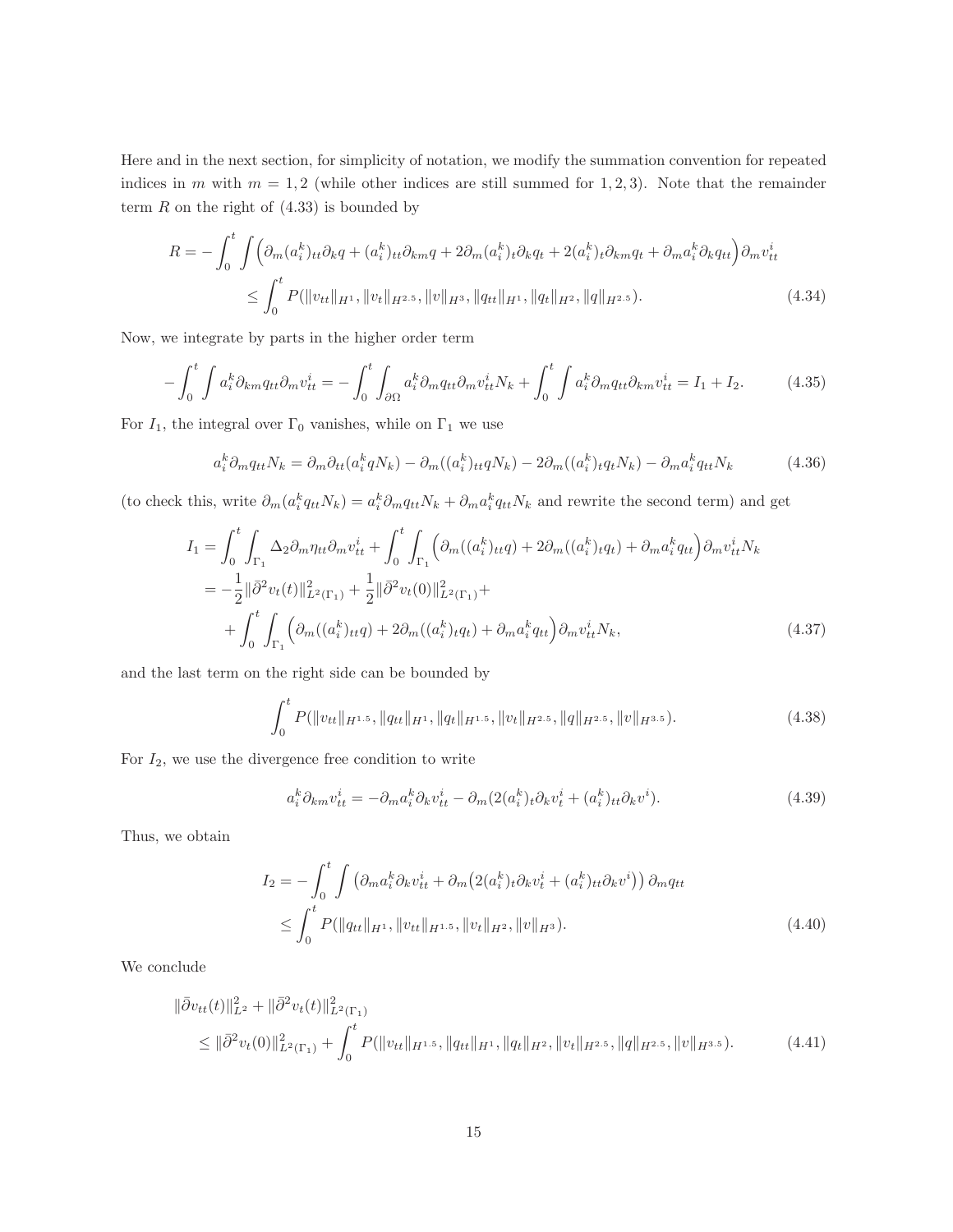## 4.3 Tangential  $H^2$  estimate on  $v_t$

Applying  $\partial_{lm}\partial_t$  to (2.4), multiplying by  $\partial_{lm}v_t$ , summing for  $l, m = 1, 2$ , and integrating in space and time, we get

$$
\frac{1}{2} \|\bar{\partial}^2 v_t(t)\|_{L^2}^2 = \frac{1}{2} \|\bar{\partial}^2 v_t(0)\|_{L^2}^2 - \int_0^t \int \partial_{lm} (a_i^k \partial_k q)_t \partial_{lm} v_t^i
$$
\n
$$
= \frac{1}{2} \|\bar{\partial}^2 v_t(0)\|_{L^2}^2 - \int_0^t \int a_i^k \partial_{klm} q_t \partial_{lm} v_t^i - \text{l.o.t.,}
$$
\n(4.42)

where the lower order terms on the right are bounded by  $\int_0^t P(||v_t||_{H^2}, ||q||_{H^3}, ||v||_{H^{3.5}}, ||q_t||_{H^{2.5}})$ . Next, integrating by parts, we get similarly as in the previous section

$$
-\int_0^t \int a_i^k \partial_{klm} q_t \partial_{lm} v_t^i = -\int_0^t \int_{\partial \Omega} a_i^k \partial_{lm} q_t \partial_{lm} v_t^i N_k + \int_0^t \int a_i^k \partial_{lm} q_t \partial_{klm} v_t^i = I_1 + I_2,\tag{4.43}
$$

where

$$
I_1 = \int_0^t \int_{\partial \Omega} \Delta_2 \partial_{lm} \eta_t \partial_{lm} v_t^i - \text{l.o.t.}
$$
  
=  $-\frac{1}{2} ||\bar{\partial}^3 v(t)||^2_{L^2(\Gamma_1)} + \frac{1}{2} ||\bar{\partial}^3 v(0)||^2_{L^2(\Gamma_1)} - \text{l.o.t.}$  (4.44)

and, by using the divergence free condition,

$$
I_2 \le \int_0^t P(\|q_t\|_{H^2}, \|v_t\|_{H^2}, \|v\|_{H^3}). \tag{4.45}
$$

Therefore, we conclude

$$
\|\bar{\partial}^{2} v_{t}(t)\|_{L^{2}}^{2} + \|\bar{\partial}^{3} v(t)\|_{L^{2}(\Gamma_{1})}^{2}
$$
  
\n
$$
\leq \|\bar{\partial}^{3} v(0)\|_{L^{2}(\Gamma_{1})}^{2} + \int_{0}^{t} P(\|v_{t}\|_{H^{2}}, \|q\|_{H^{3}}, \|v\|_{H^{3.5}}, \|q_{t}\|_{H^{2.5}}). \tag{4.46}
$$

#### 4.4 Div-curl estimates

We use the elliptic estimate (cf. [CoS1, CS])

$$
||f||_{H^s} \le C||f||_{L^2} + C||\operatorname{curl} f||_{H^{s-1}} + C||\operatorname{div} f||_{H^{s-1}} + C||f \cdot N||_{H^{s-0.5}(\partial \Omega)}
$$
(4.47)

for  $s \geq 1$ .

We recall that  $\bar{\partial}v_{tt} \in L^2(\Gamma_1)$ , so in particular  $v_{tt}^3 \in H^1(\Gamma_1)$ . By (4.47) with  $s = 1.5$ , we have

$$
||v_{tt}||_{H^{1.5}} \leq C||v_{tt}||_{L^2} + C|| \operatorname{curl} v_{tt}||_{H^{0.5}} + C|| \operatorname{div} v_{tt}||_{H^{0.5}} + C||v_{tt}^3||_{H^1(\Gamma_1)},
$$
\n(4.48)

where we also used  $v_{tt}^3 = 0$  on  $\Gamma_0$ . Similarly, applying (4.47) with  $s = 2.5$  and  $s = 3.5$  respectively, we have

$$
||v_t||_{H^{2.5}} \le C||v_t||_{L^2} + C|| \operatorname{curl} v_t||_{H^{1.5}} + C|| \operatorname{div} v_t||_{H^{1.5}} + C||v_t^3||_{H^2(\Gamma_1)}
$$
(4.49)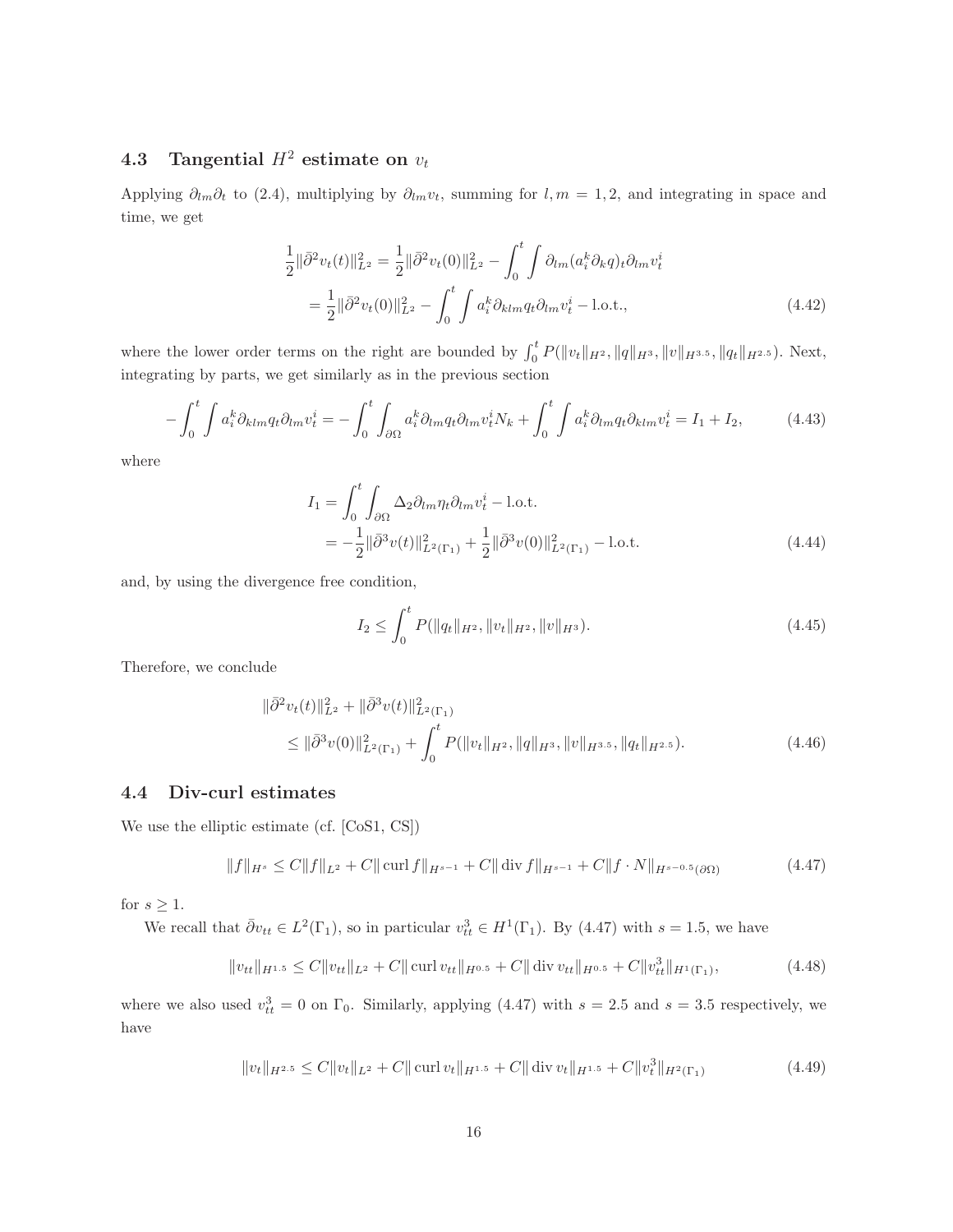and

$$
||v||_{H^{3.5}} \leq C||v||_{L^2} + C||\operatorname{curl} v||_{H^{2.5}} + C||\operatorname{div} v||_{H^{2.5}} + C||v^3||_{H^3(\Gamma_1)}.
$$
\n(4.50)

The first term on the right side of  $(4.48)$  (same for  $(4.49)$  and  $(4.50)$ ) is of lower order and can be written as

$$
||v_{tt}(t)||_{L^2} = ||v_{tt}(0)||_{L^2} + t^{1/2} \int_0^t ||v_{ttt}||_{L^2}.
$$
\n(4.51)

By the multiplicative Sobolev inequality, for div  $v$  we have

$$
\|\operatorname{div} v\|_{H^{2.5}} = \|(\delta_{ik} - a_i^k)\partial_k v^i\|_{H^{2.5}} \le \epsilon \|v\|_{H^{3.5}},\tag{4.52}
$$

as well as

$$
\|\operatorname{div} v_t\|_{H^{1.5}} = \|(\delta_{ik} - a_i^k)\partial_k v_t^i - (a_i^k)_t \partial_k v^i\|_{H^{1.5}} \le \epsilon \|v_t\|_{H^{2.5}} + C \|a_t\|_{H^{1.5+\delta}} \|v\|_{H^{2.5}}
$$
(4.53)

and

$$
\|\operatorname{div} v_{tt}\|_{H^{0.5}} = \|(\delta_{ik} - a_i^k)\partial_k v_{tt}^i - 2(a_i^k)_t \partial_k v_t^i - (a_i^k)_{tt} \partial_k v^i \|_{H^{0.5}}\leq \epsilon \|v_{tt}\|_{H^{1.5}} + C \|a_t\|_{H^{1.5+\delta}} \|v_t\|_{H^{1.5}} + C \|a_{tt}\|_{H^{0.5}} \|v\|_{H^{2.5+\delta}}.
$$
\n(4.54)

Recall the Cauchy invariance (cf. [KTV] for instance)

$$
\epsilon_{ijk}\partial_j v^l \partial_k \eta^l = \text{curl } v_0^i, \qquad i = 1, 2, 3,
$$
\n
$$
(4.55)
$$

for  $t \geq 0$ , where  $\epsilon_{ijk}$  is the antisymmetric tensor defined by  $\epsilon_{123} = 1$  with  $\epsilon_{ijk} = -\epsilon_{jik}$  and  $\epsilon_{ijk} = \epsilon_{jki}$ . Thus, we have

$$
(\operatorname{curl} v)^i = \epsilon_{ijk}\partial_j v^k = \epsilon_{ijk}\partial_j v^l (\delta_{lk} - \partial_k \eta^l) + \operatorname{curl} v_0^i,
$$
\n(4.56)

where

$$
\delta_{lk} - \partial_k \eta^l = -\int_0^t \partial_k \eta^l_t = -\int_0^t \partial_k v^l, \qquad k, l = 1, 2, 3,
$$
\n(4.57)

which implies

$$
\|\operatorname{curl} v\|_{H^{2.5}} \le C \|v\|_{H^{3.5}} \int_0^t \|v\|_{H^{3.5}} + \|\operatorname{curl} v_0\|_{H^{2.5}}.
$$
\n(4.58)

Differentiating (4.55) in time, we have

$$
0 = (\epsilon_{ijk}\partial_j v^l \partial_k \eta^l)_t = \epsilon_{ijk}\partial_j v^l_t \partial_k \eta^l + \epsilon_{ijk}\partial_j v^l \partial_k \eta^l_t, \tag{4.59}
$$

where the second term on the right vanishes because it is equal to  $\epsilon_{ijk}\partial_j v^l\partial_k v^l$  and  $\epsilon_{ijk} = -\epsilon_{ikj}$ . Thus, we also get

$$
\epsilon_{ijk}\partial_j v_i^l \partial_k \eta^l = 0 \tag{4.60}
$$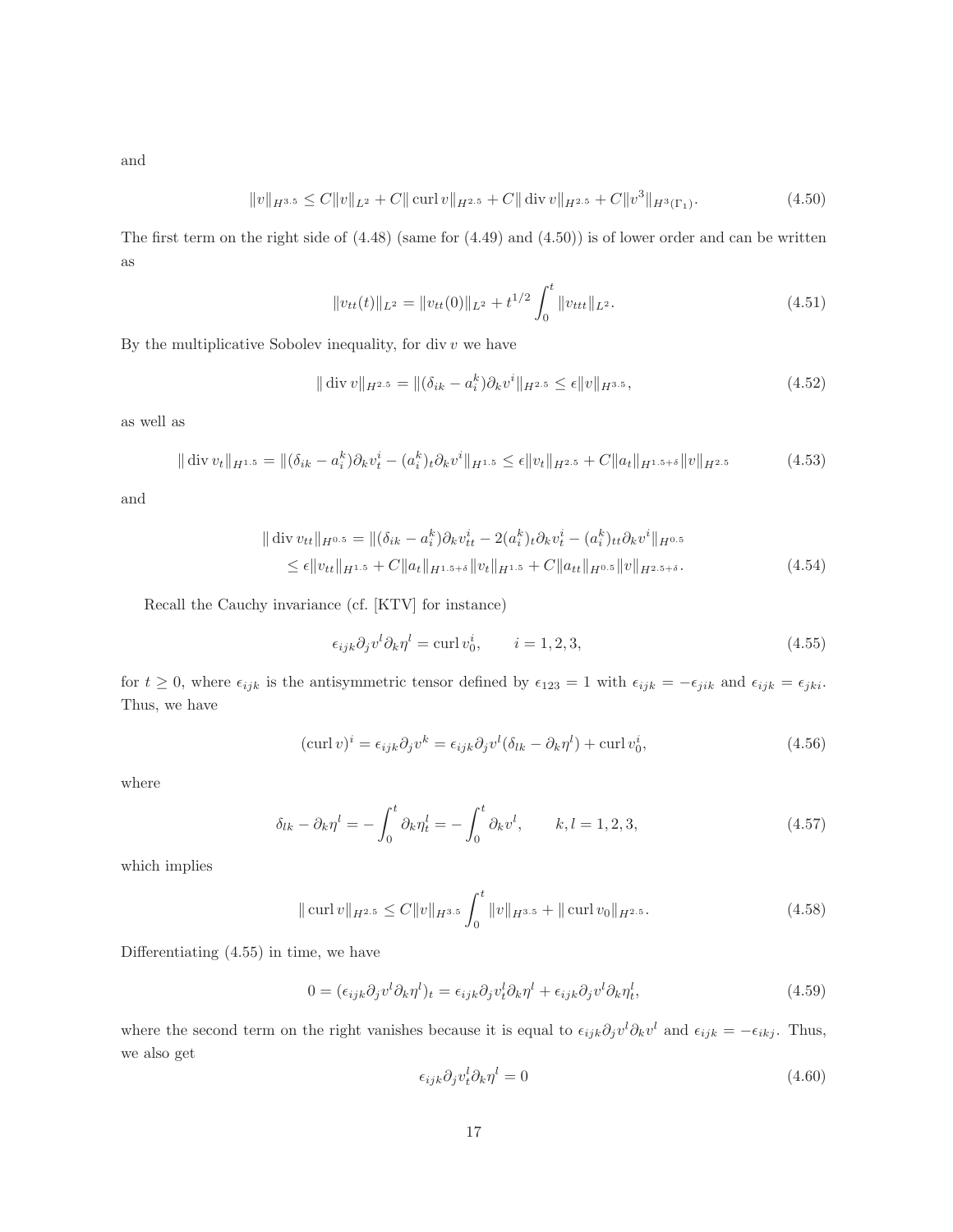from where

$$
(\operatorname{curl} v_t)^i = \epsilon_{ijk} \partial_j v_t^k = \epsilon_{ijk} \partial_j v_t^l (\delta_{lk} - \partial_k \eta^l). \tag{4.61}
$$

Therefore,

$$
\|\operatorname{curl} v_t\|_{H^{1.5}} \le C \|\nabla v_t\|_{H^{1.5}} \|I - \nabla \eta\|_{H^{1.5+\delta}} \le C \|v_t\|_{H^{2.5}} \int_0^t \|v\|_{H^{2.5+\delta}}.\tag{4.62}
$$

Differentiating (4.60), using (2.7), and rearranging the terms in the equality, we obtain

$$
\epsilon_{ijk}\partial_j v^l_{tt}\partial_k \eta^l = -\epsilon_{ijk}\partial_j v^l_t \partial_k v^l. \tag{4.63}
$$

Then, we may write

$$
(\operatorname{curl} v_{tt})^i = \epsilon_{ijk} \partial_j v_{tt}^k = \epsilon_{ijk} \partial_j v_{tt}^l (\delta_{lk} - \partial_k \eta^l) - \epsilon_{ijk} \partial_j v_t^l \partial_k v^l, \qquad (4.64)
$$

from where

$$
\|\operatorname{curl} v_{tt}\|_{H^{0.5}} \le C \|v_{tt}\|_{H^{1.5}} \int_0^t \|v\|_{H^{2.5+\delta}} + C \|v_t\|_{H^{1.5}} \|v\|_{H^{2.5+\delta}}.
$$
\n(4.65)

Now, we gather the div-curl inequalities to obtain Sobolev estimates on  $v, v_t$ , and  $v_{tt}$ . Namely, we have

$$
||v||_{H^{3.5}} \leq C(||v(0)||_{L^2} + ||\operatorname{curl} v_0||_{H^{2.5}}) + t^{1/2} \int_0^t ||v_t||_{L^2} + C||v||_{H^{3.5}} \int_0^t ||v||_{H^{3.5}} + C||v^3||_{H^3(\Gamma_1)}
$$
(4.66)

and

$$
||v_t||_{H^{2.5}} \leq C||v_t(0)||_{L^2} + Ct^{1/2} \int_0^t ||v_{tt}||_{L^2}
$$
  
+  $C||v_t||_{H^{2.5}} \int_0^t ||v||_{H^{2.5+\delta}} + C||a_t||_{H^{1.5+\delta}} ||v||_{H^{2.5}} + C||v_t^3||_{H^2(\Gamma_1)}.$  (4.67)

Finally,

$$
||v_{tt}||_{H^{1.5}} \leq C||v_{tt}(0)||_{L^{2}} + Ct^{1/2} \int ||v_{ttt}||_{L^{2}} + C||v_{tt}||_{H^{1.5}} \int_{0}^{t} ||v||_{H^{2.5+\delta}} + C||v_{t}||_{H^{1.5}} ||v||_{H^{2.5+\delta}} + C||a_{t}||_{H^{1.5+\delta}} ||v_{t}||_{H^{1.5}} + C||a_{tt}||_{H^{0.5}} ||v||_{H^{2.5+\delta}} + C||v_{tt}^{3}||_{H^{1}(\Gamma_{1})}.
$$
\n(4.68)

## 5 Closing the estimates

Squaring the estimate (4.66) and using (4.46) for the bound of  $||v^3||_{H^3(\Gamma_1)}$ , we have

$$
||v||_{H^{3.5}}^2 \le P(||v_0||_{H^{3.5}}) + C||v||_{H^{3.5}}^2 \int_0^t ||v||_{H^{3.5}}^2 + \int_0^t P(||v_t||_{H^2}, ||q||_{H^3}, ||v||_{H^{3.5}}, ||q_t||_{H^{2.5}}). \tag{5.1}
$$

By the pressure estimate (3.31),

$$
\|q\|_{H^{3.5}} \le C(\|v\|_{H^{3.5}} + 1) \left( \|v_0\|_{H^{2.5}} + C \int_0^t \|v_t\|_{H^{2.5}} \right) + C\|v_t\|_{H^2(\Gamma_1)}.
$$
\n(5.2)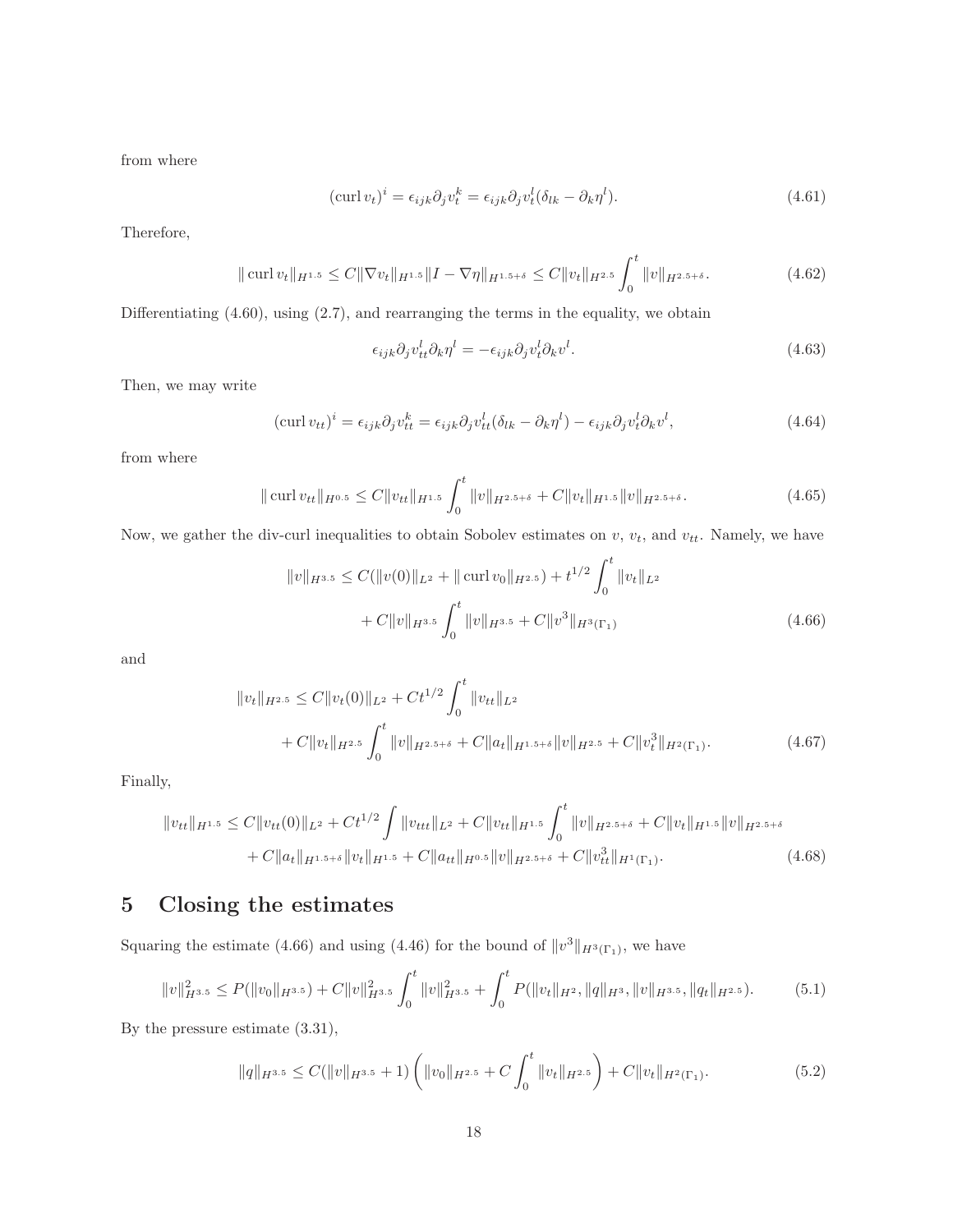This, combined with (4.41) for the bound of  $||v_t||_{H^2(\Gamma_1)}$ , gives

$$
||q||_{H^{3.5}}^2 \le P(||v_0||_{H^{3.5}}) + C||v||_{H^{3.5}}^2 \left(||v_0||_{H^{2.5}}^2 + C \int_0^t ||v_t||_{H^{2.5}}^2\right) + \int_0^t P(||v_{tt}||_{H^{1.5}}, ||q_{tt}||_{H^1}, ||q_t||_{H^2}, ||v_t||_{H^{2.5}}, ||q||_{H^{2.5}}, ||v||_{H^{3.5}}).
$$
\n(5.3)

Similarly, squaring (4.67) and using (4.41),

$$
||v_t||_{H^{2.5}}^2 \le P(||v_0||_{H^{3.5}}) + C||v_t||_{H^{2.5}}^2 \int_0^t ||v||_{H^{2.5+\delta}}^2 + C||v||_{H^{2.5+\delta}}^2(||v_0||_{H^{2.5}}^2 + \int_0^t ||v_t||_{H^{2.5}}^2) + \int_0^t P(||v_{tt}||_{H^{1.5}}, ||q_{tt}||_{H^1}, ||q_t||_{H^2}, ||v_t||_{H^{2.5}}, ||q||_{H^{2.5}}, ||v||_{H^{3.5}}),
$$
\n(5.4)

while combining the square of the estimate (3.32),

$$
||q_t||_{H^{2.5}}^2 \leq C||v||_{H^{2.5+\delta}}^2 \left( P(||v_0||_{H^{3.5}}) + C \int_0^t (||v_{tt}||_{H^{1.5}}^2 + ||q_t||_{H^{2.5}}^2) \right) + C||v||_{H^{2.5}}^2 + C||v_t||_{H^{2.5}}^2 + C(||v||_{H^{2.5+\delta}}^4 + ||v_t||_{H^{2.5}}^2)(||v_0||_{H^{1.5+\delta}}^2 + \int_0^t ||v_t||_{H^{1.5+\delta}}^2) + C||v_{tt}||_{H^{1}(\Gamma_1)}^2
$$
\n
$$
(5.5)
$$

 $(4.32)$  and  $(5.4)$ , we obtain

$$
||q_t||_{H^{2.5}}^2 \le P(||v(0)||_{H^{3.5}}) + C\epsilon(||v_{tt}||_{H^{1.5}}^2 + ||q_{tt}||_{H^1}^2 + ||v||_{H^{3.5}}^2) + P(||v_t||_{H^{2.5}}, ||v||_{H^{2.5+\delta}}) \int_0^t P(||v||_{H^{2.5+\delta}}, ||v_t||_{H^{2.5}}) + \int_0^t P(||q_{tt}||_{H^1}, ||v_{ttt}||_{L^2}, ||v||_{H^{3.5}}, ||v_{tt}||_{H^{1.5}}, ||v_t||_{H^{2.5}}, ||q_t||_{H^2}, ||q||_{H^2}).
$$
 (5.6)

Lastly, squaring (4.68) and using (4.32),

$$
||v_{tt}||_{H^{1.5}}^2 \le P(||v(0)||_{H^{3.5}}) + C\epsilon(||v_{tt}||_{H^{1.5}}^2 + ||q_{tt}||_{H^1}^2 + ||v||_{H^{3.5}}^2) + C||v_{tt}||_{H^{1.5}}^2 \int_0^t ||v||_{H^{2.5+\delta}}^2 + C||v||_{H^{2.5+\delta}}^2 \int_0^t P(||v_{tt}||_{H^{1.5}}, ||v_t||_{H^{2.5}}) + \int_0^t P(||q_{tt}||_{H^1}, ||v_{ttt}||_{L^2}, ||v||_{H^{3.5}}, ||v_{tt}||_{H^{1.5}}, ||v_t||_{H^{2.5}}, ||q_t||_{H^2}, ||q||_{H^2}),
$$
(5.7)

while squaring  $(3.33)$  and  $(4.32)$  give

$$
||q_{tt}||_{H^1}^2 \leq P(||v(0)||_{H^{3.5}}) + C\epsilon(||v_{tt}||_{H^{1.5}}^2 + ||q_{tt}||_{H^1}^2 + ||v||_{H^{3.5}}^2) + C||v_{tt}||_{H^{1.5}}^2(||v_0||_{H^1}^2 + \int_0^t ||v_t||_{H^1}^2) + P(||v||_{H^{3.5}}, ||v_t||_{H^{2.5}}) \int_0^t P(||q_{tt}||_{H^1}, ||v_{tt}||_{L^2}, ||q_t||_{H^2}, ||v_{tt}||_{H^1}, ||v_t||_{H^{2.5}}, ||v||_{H^{3.5}}) + \int_0^t P(||q_{tt}||_{H^1}, ||v_{tt}||_{L^2}, ||v||_{H^{3.5}}, ||v_{tt}||_{H^{1.5}}, ||v_t||_{H^{2.5}}, ||q_t||_{H^2}, ||q||_{H^2}).
$$
 (5.8)

Combining all the estimates, we obtain a Gronwall type inequality yielding the a priori estimates for the local in time existence.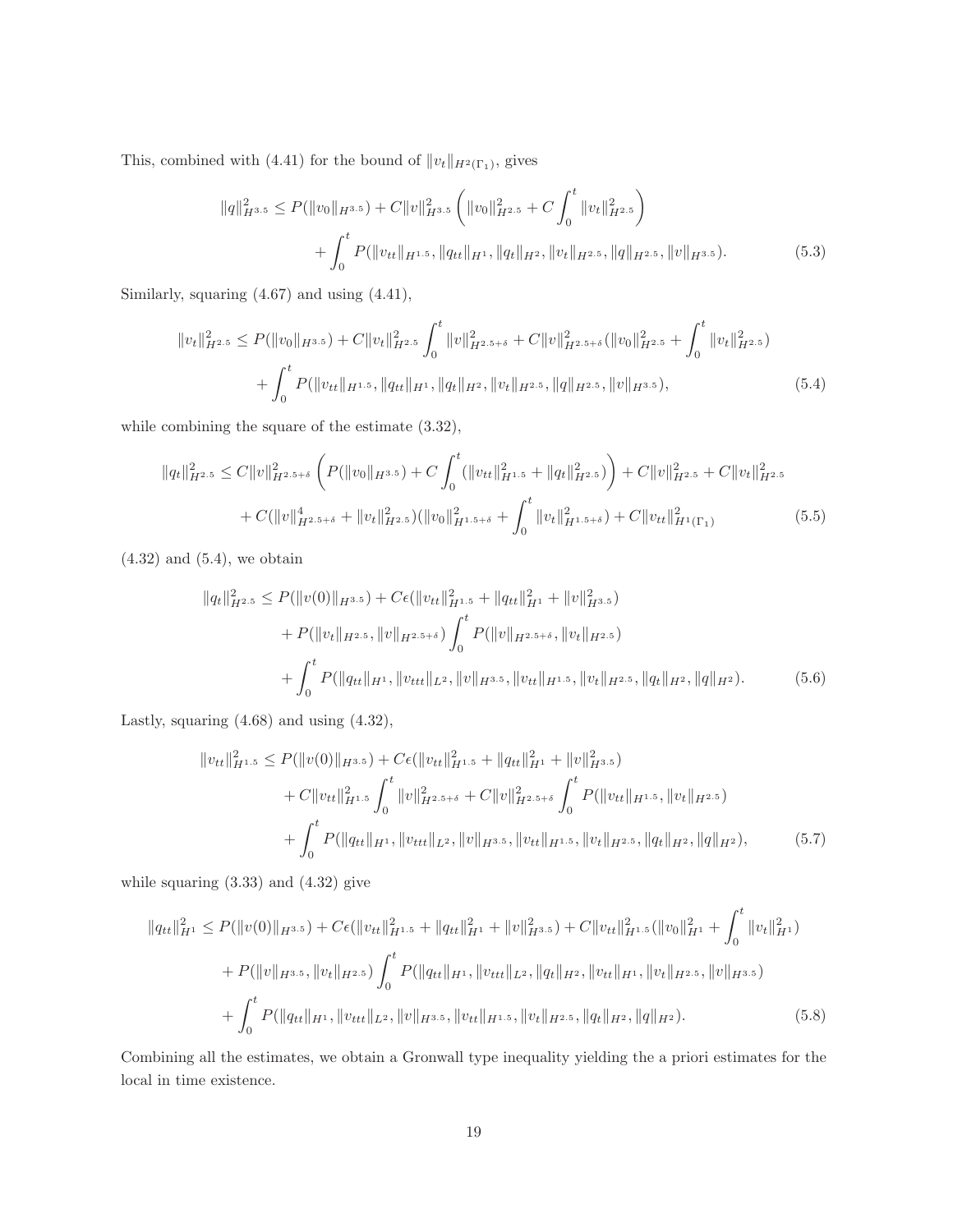#### Acknowledgments

I.K. was supported in part by the NSF grant DMS-1311943 and DMS-1615239. We would like to thank Peter Constantin for useful discussions, and especially for Lemma 3.2 and the inequality (3.30). We also thank the referee for useful suggestions.

## References

- [ABZ1] T. Alazard, N. Burq, and C. Zuily, On the water-wave equations with surface tension, Duke Math. J. 158 (2011), no. 3, 413–499.
- [ABZ2] T. Alazard, N. Burq, and C. Zuily, Low regularity Cauchy theory for the water-waves problem: canals and swimming pools, Journe's Equations aux Dérivées Partielles, Biarritz 6 Juin–10 Juin (2011), Exposé no. III, p. 20.
- [AD] T. Alazard and J.M. Delort, Global solutions and asymptotic behavior for two dimensional gravity water waves, arXiv:1305.4090 (2013).
- [AM1] D.M. Ambrose and N. Masmoudi, The zero surface tension limit of two-dimensional water waves, Comm. Pure Appl. Math. 58 (2005), no. 10, 1287–1315.
- [AM2] D.M. Ambrose and N. Masmoudi, The zero surface tension limit of three-dimensional water waves, Indiana Univ. Math. J. 58 (2009), no. 2, 479–521.
- [AGG] C. Amrouche, V. Girault, and J. Giroire, *Dirichlet and Neumann exterior problems for the n*dimensional Laplace operator: an approach in weighted Sobolev spaces, J. Math. Pures Appl. (9) 76 (1997), no. 1, 55–81.
- [B] J.T. Beale, The initial value problem for the Navier-Stokes equations with a free surface, Comm. Pure Appl. Math. 34 (1981), no. 3, 359–392.
- [BHL] J.T. Beale, T.Y. Hou, and J.S. Lowengrub, Growth rates for the linearized motion of fluid interfaces away from equilibrium, Comm. Pure Appl. Math. 46 (1993), no. 9, 1269–1301.
- [CCFGG] A. Castro, D. Cordoba, C. Fefferman, F. Gancedo, and J. Gomez-Serrano, Splash singularity for water waves, Proceedings of the National Academy of Sciences 109 (2012), no. 3, 733–738.
- [CLa] A. Castro and D. Lannes, Well-posedness and shallow-water stability for a new Hamiltonian formulation of the water waves equations with vorticity, arXiv:1402.0464 [math.AP], (2014).
- [Ca] A.L. Cauchy, Sur l'état du fluide à une époque quelconque du mouvement, Mémoires extraits des recueils de l'Académie des sciences de l'Institut de France, Sciences mathématiques et physiques, Tome I, (1827), Seconde Partie, pp. 33–73.
- [C1] P. Constantin, Euler and Navier-Stokes equations, Publ. Mat. 52 (2008), no. 2, 235–265.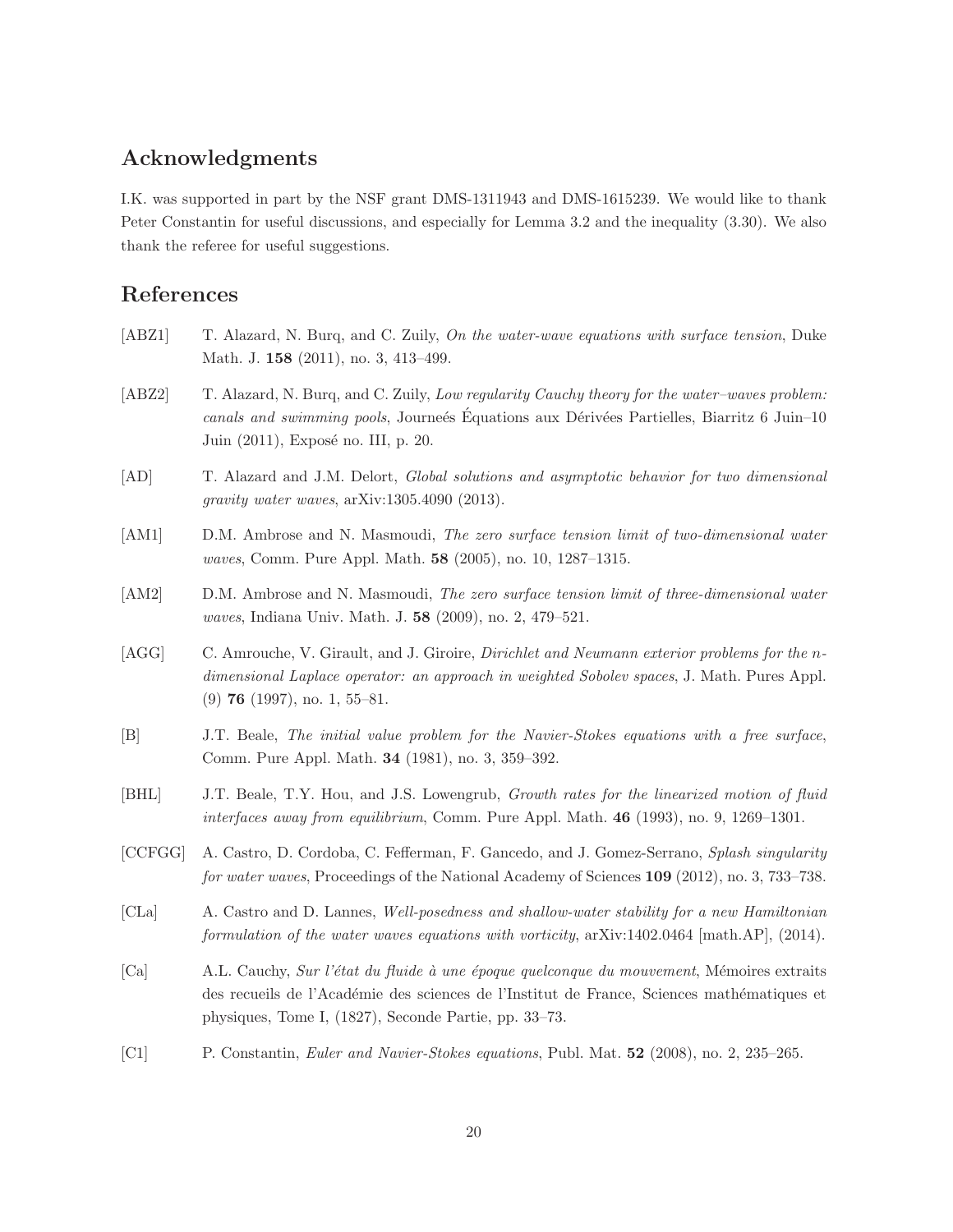- [C2] P. Constantin, An EulerianLagrangian approach for incompressible fluids: local theory, J. Amer. Math. Soc. 14 (2000), 263–278 .
- [C3] P. Constantin, private communication.
- [Cr] W. Craig, An existence theory for water waves and the Boussinesq and Korteweg-de Vries scaling limits, Comm. Partial Differential Equations 10 (1985), no. 8, 787–1003.
- [CS] C.H.A. Cheng and S. Shkoller, Solvability and regularity for an elliptic system prescribing the curl, divergence, and partial trace of a vector field on Sobolev-class domains, arXiv:1408.2469v1.
- [CoS1] D. Coutand and S. Shkoller, Well-posedness of the free-surface incompressible Euler equations with or without surface tension, J. Amer. Math. Soc. 20 (2007), no. 3, 829-930.
- [CoS2] D. Coutand and S. Shkoller, A simple proof of well-posedness for the free-surface incompressible Euler equations, Discrete Contin. Dyn. Syst. Ser. S 3 (2010), no. 3, 429–449.
- [CL] D. Christodoulou and H. Lindblad, On the motion of the free surface of a liquid, Comm. Pure Appl. Math. 53 (2000), no. 12, 1536–1602.
- [DE1] M.M. Disconzi and D.G. Ebin, On the limit of large surface tension for a fluid motion with free boundary, Comm. Partial Differential Equations 39 (2014), no. 4, 740–779.
- [DE2] M.M. Disconzi and D.G. Ebin, The free boundary Euler equations with large surface tension, J. Differential Equations 261 (2016), no. 2, 821–889.
- [E] D.G. Ebin, The equations of motion of a perfect fluid with free boundary are not well posed, Comm. Partial Differential Equations 12 (1987), no. 10, 1175–1201.
- [FV] U. Frisch and B. Villone, Cauchy's almost forgotten Lagrangian formulation of the Euler equation for 3D incompressible flow, Eur. Phys. J. H  $39$  (2014), pp. 325–351.
- [GMS] P. Germain, N. Masmoudi, and J. Shatah, Global solutions for the gravity surface water waves equation in dimension 3, Ann. of Math.  $175$  (2012), no. 2, 691–754.
- [HIT] J. Hunter, M. Ifrim, and D. Tataru, Two dimensional water waves in holomorphic coordinates, arXiv:1401.1252 (2014).
- [IT] M. Ifrim and D. Tataru, Two dimensional water waves in holomorphic coordinates II: global solutions, arXiv:1404.7583 (2014).
- [I] T. Iguchi, Well-posedness of the initial value problem for capillary-gravity waves, Funkcial. Ekvac. 44 (2001), no. 2, 219–241.
- [IP] A. D. Ionescu and F. Pusateri, Global solutions for the gravity water waves system in 2d, Invent. Math. 199 (2015), no. 3, 653–804.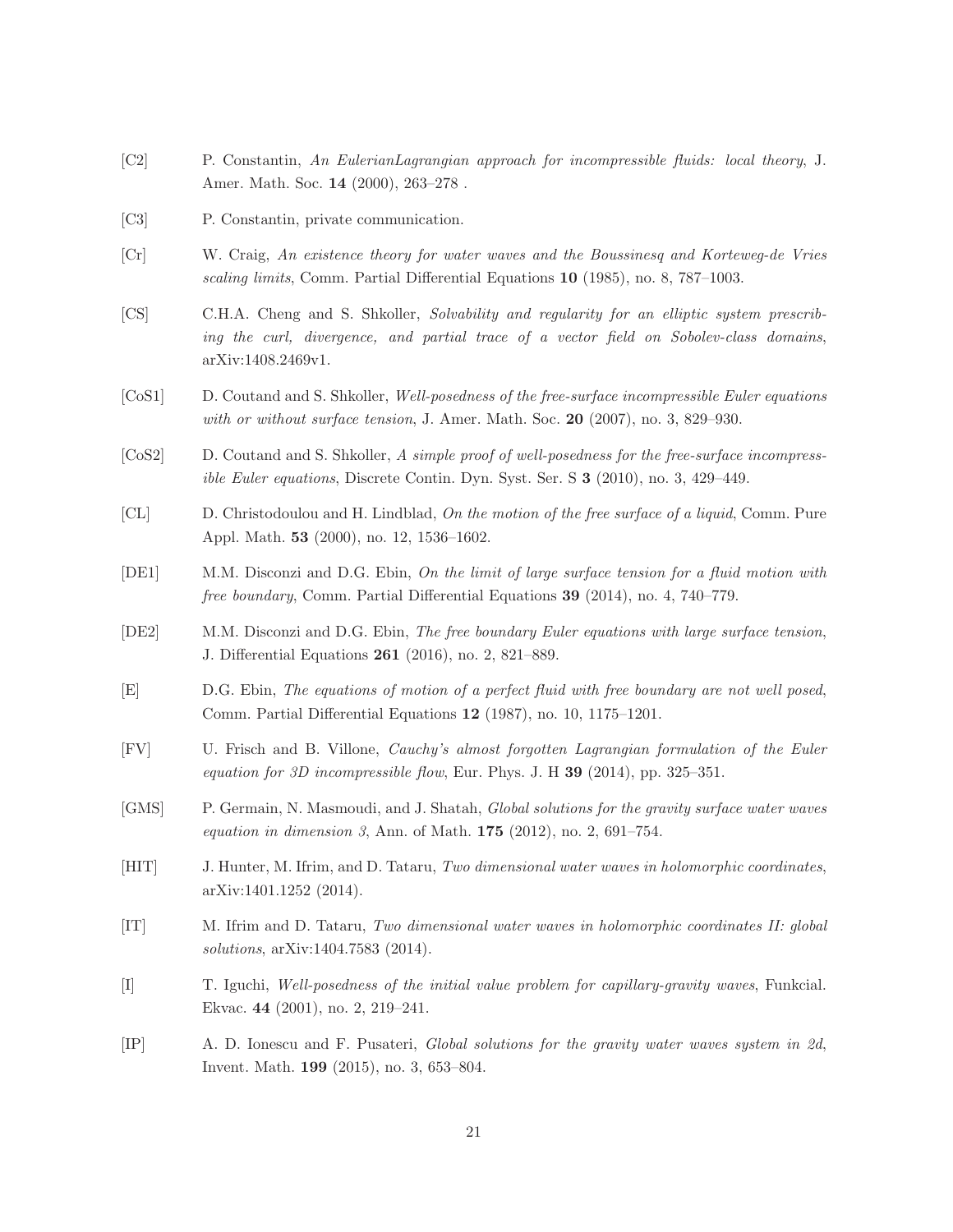- [KPW] Matthias Köhne, Jan Prüss, and Mathias Wilke, *Qualitative behaviour of solutions for the* two-phase Navier-Stokes equations with surface tension, Math. Ann. 356 (2013), no. 2, 737– 792.
- [KT1] I. Kukavica and A. Tuffaha, On the 2D free boundary Euler equation, Evolution Equations and Control Theory 1 (2012), 297–314.
- [KT2] I. Kukavica and A. Tuffaha, A regularity result for the incompressible Euler equation with a free interface, Applied Mathematics and Optimization, Appl. Math. Optim. 69 (2014), 337–358.
- [KTV] I. Kukavica, A. Tuffaha, and V. Vicol, On the local existence and uniqueness for the 3D Euler equation with a free interface (submitted).
- [KTVW] I. Kukavica, A. Tuffaha, V. Vicol, and F. Wang On the existence for the free interface 2D Euler equation with a localized vorticity condition (submitted).
- [L] D. Lannes, Well-posedness of the water-waves equations, J. Amer. Math. Soc. 18 (2005), no. 3, 605–654 (electronic).
- [Lic] L. Lichtenstein, Über einige Existenzprobleme der Hydrodynamik homogener, unzusammendrückbarer, reibungsloser Flüssigkeiten und die Helmholtzschen Wirbelsätze, (German), Math. Z. 23 (1925), no. 1, 89–154.
- [Li1] H. Lindblad, Well-posedness for the linearized motion of an incompressible liquid with free surface boundary, Comm. Pure Appl. Math. 56 (2003), no. 2, 153–197.
- [Li2] H. Lindblad, Well-posedness for the motion of an incompressible liquid with free surface boundary, Ann. of Math.  $(2)$  162  $(2005)$ , no. 1, 109–194.
- [N] V.I. Nalimov, *The Cauchy-Poisson problem*, Dinamika Splošn. Sredy (1974), no. Vyp. 18 Dinamika Zidkost. so Svobod. Granicami, 104–210, 254.
- [OT] M. Ogawa and A. Tani, Free boundary problem for an incompressible ideal fluid with surface tension, Math. Models Methods Appl. Sci. 12 (2002), no. 12, 1725–1740.
- [PSW] J. Prüss, S. Shimizu, and M. Wilke, *Qualitative behaviour of incompressible two-phase flows* with phase transitions: the case of non-equal densities, Comm. Partial Differential Equations 39 (2014), no. 7, 1236–1283.
- [PSZ] J. Prüss, G. Simonett, and R. Zacher, On the qualitative behaviour of incompressible twophase flows with phase transitions: the case of equal densities, Interfaces Free Bound. 15 (2013), no. 4, 405–428.
- [S] B. Schweizer, On the three-dimensional Euler equations with a free boundary subject to surface tension, Ann. Inst. H. Poincaré Anal. Non Linéaire  $22$  (2005), no. 6, 753–781.